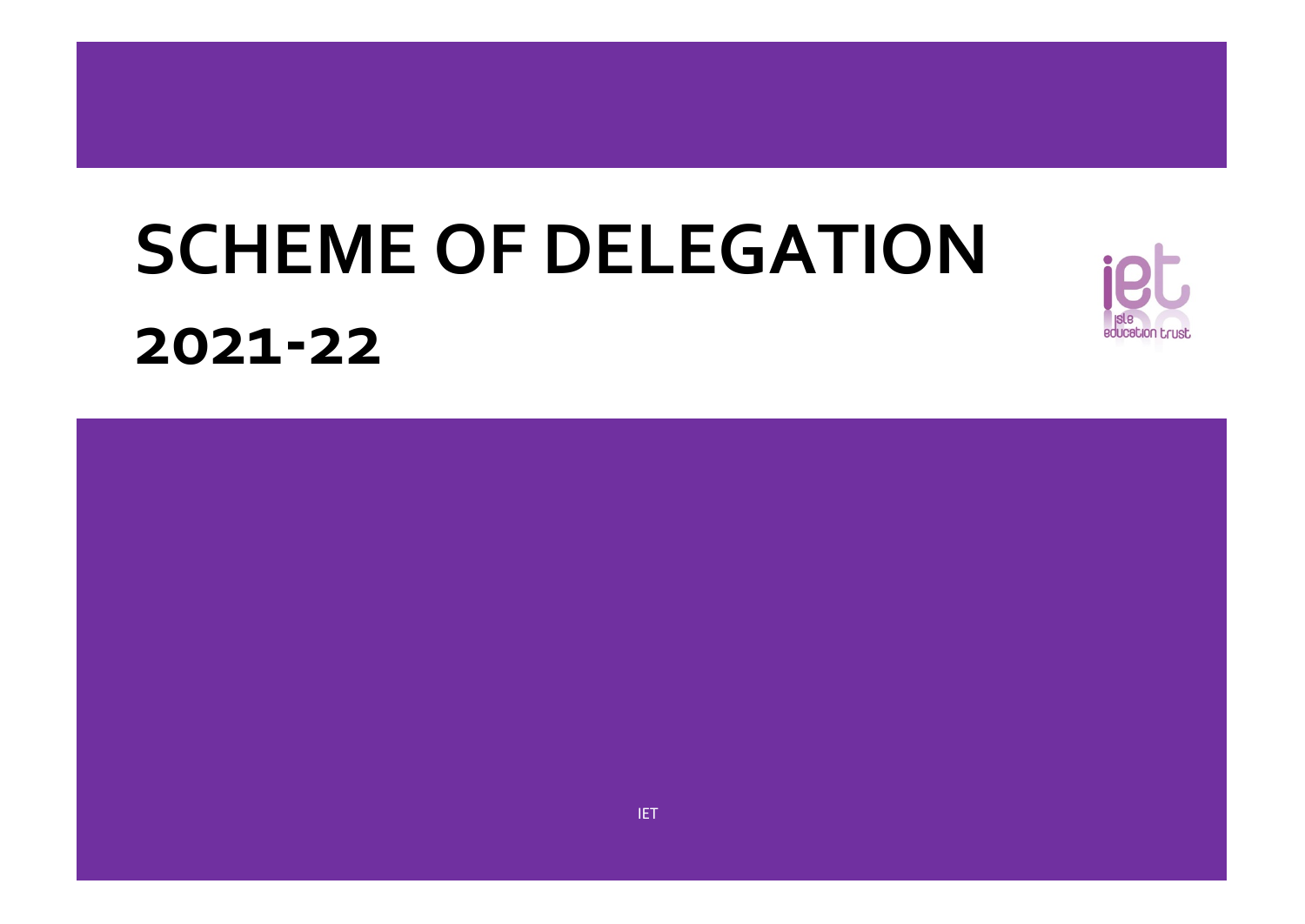#### <span id="page-1-1"></span><span id="page-1-0"></span>**1 Introduction**

The Directors of Isle Education Trust (IET) are accountable to various government agencies including the Department for Education (DfE), Education Funding & Skills Agency(EFSA) and the Charities Commission for the quality of the education they provide and are required to have systems in place to assure themselves of quality and good practice.

The Directors have overall responsibility for the strategic direction of the Trust and ultimate decision-making authority for all the work of the Trust, including the establishing and running of individual academies. This is largely exercised through strategic planning and the setting of policy. It is managed through business planning, monitoring of budgets, performance management processes, the setting of standards and the implementation of quality management processes.

In order to discharge their wider responsibilities, the IET Board have appointed people who are more locally based to serve on Academy Oversight Committees (AOCs)<sup>[1](#page-1-0)</sup> which have been established to ensure the good governance of the individual Academies.

The AOC of an Academy is a committee formed by the Directors and derives its power from the Directors. The AOC in conjunction with the CEO and Principal<sup>[2](#page-1-1)</sup> of the Academy is responsible for the internal organisation, management and control of the Academy. The Directors may also delegate responsibilities directly to the Principal.

This Scheme of Delegation (SoD) explains the ways in which the Directors fulfil their responsibilities for the leadership and management of the Trust, the respective roles and responsibilities of the Directors, the AOCs and other people with delegated responsibilities within the Trust.

### **2 Accounting Officer (CEO)**

It is worth noting that the Accounting Officer has specific documented responsibilities and accountabilities:

Accounting Officers **must** be able to assure Parliament, and the public, of high standards of probity in the management of public funds, particularly:

• value for money – this is about achieving the best possible educational outcomes through the economic, efficient and effective use of resources. A key objective is to achieve value for money not only for the trust but for taxpayers generally.

 <sup>1</sup> Note that Coritani has a Management Oversight Committee (MOC) but the delegated powers are the same as an AOC

<sup>&</sup>lt;sup>2</sup> Note that Coritani has an Exectutive Principal but the delegated powers are the same as to a Principal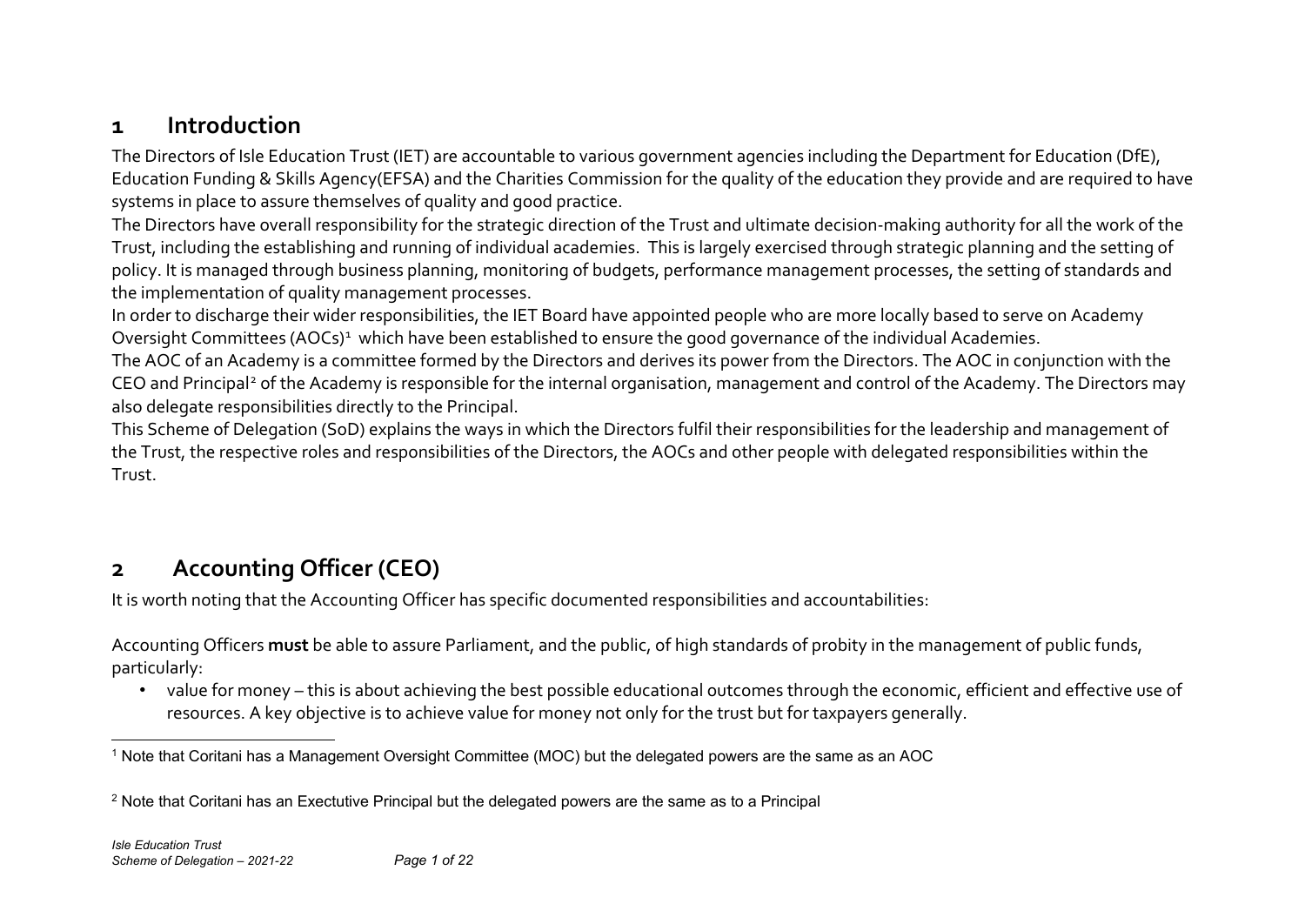- regularity dealing with all items of income and expenditure in accordance with legislation, the terms of the trust's funding agreement and this handbook, and compliance with the trust's internal procedures – this includes spending public money for the purposes intended by Parliament
- propriety the requirement that expenditure and receipts should be dealt with in accordance with Parliament's intentions and the principles of parliamentary control – this covers standards of conduct, behaviour and corporate governance

The accounting officer **must** take personal responsibility for assuring the Board that there is compliance with the Academy Trust handbook and the funding agreement. The accounting officer **must** advise the board in writing if, at any time, in his or her opinion, any action or policy under consideration by them is incompatible with the terms of the articles, funding agreement or the handbook. Similarly, the accounting officer **must** advise the board in writing if the Board appears to be failing to act where required to do so by the terms and conditions of the handbook or funding agreement.

### **3 IET Structure**

Within IET academies all academies are currently graded Good by Ofsted. Any Academy in a category would have governing powers removed and an advisory group would be put in place. The Board would appoint people to this advisory group to ensure that obligations were being fulfilled.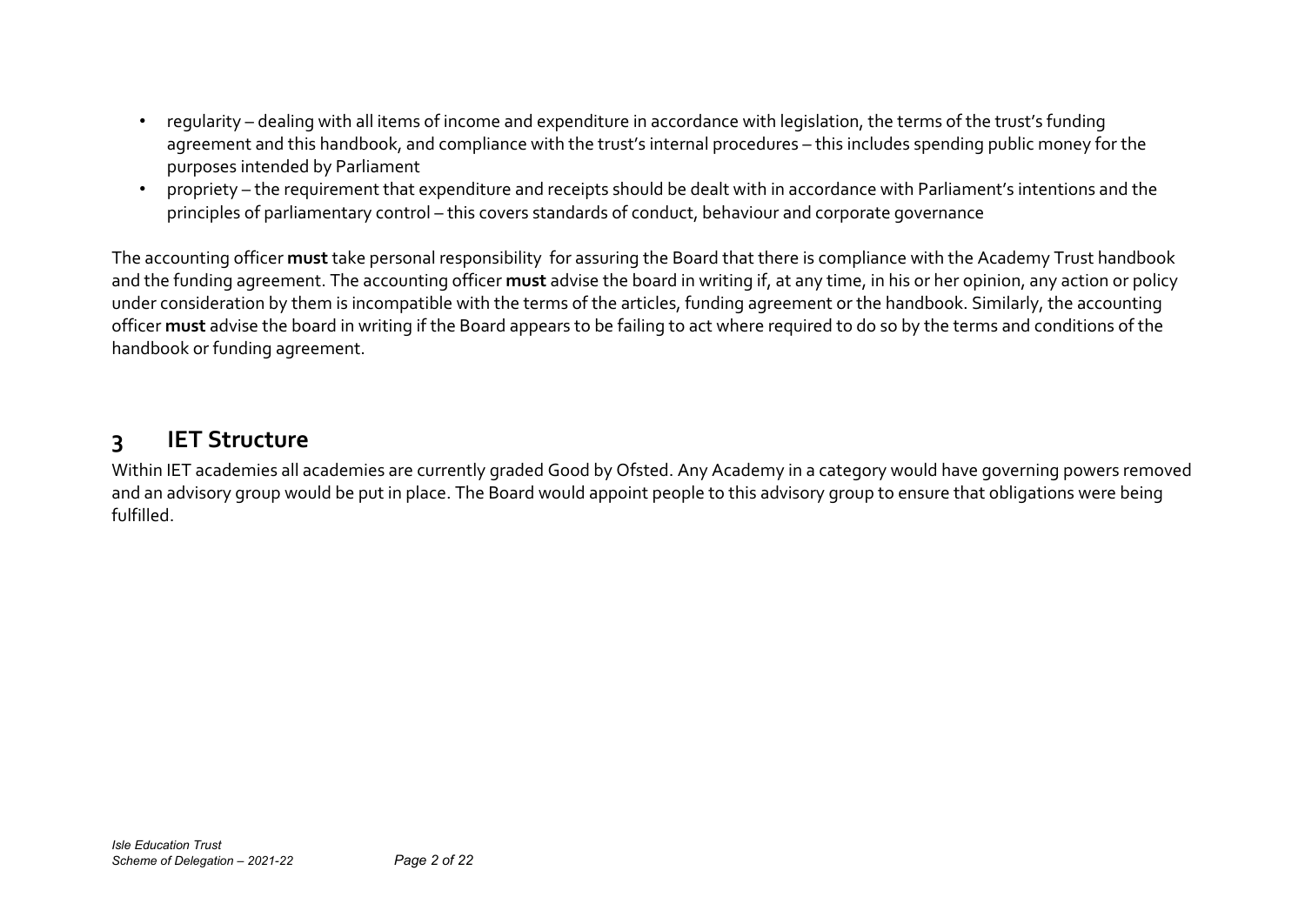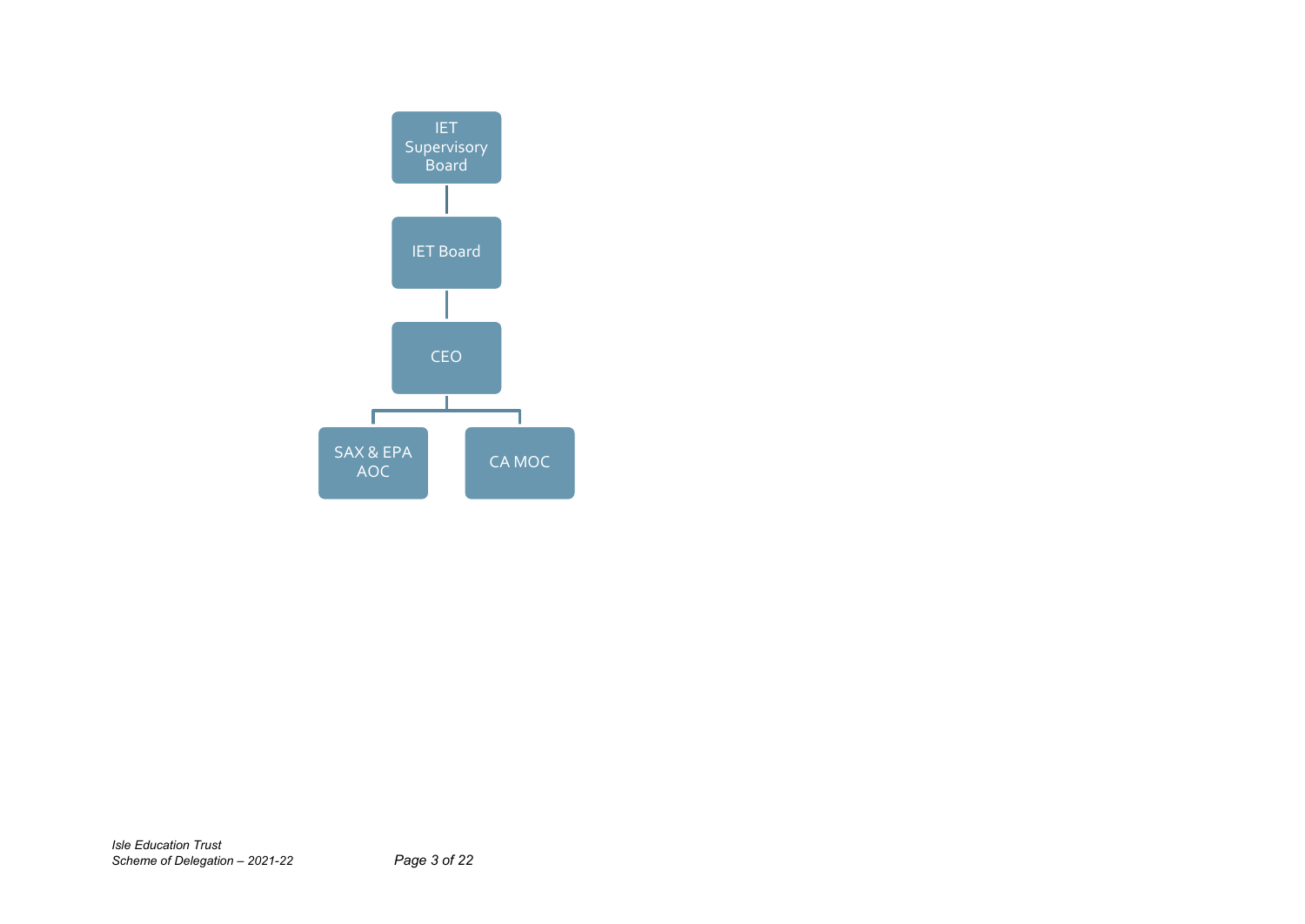# **4 Scheme of Delegation**

|        |                  | No:  | Item                                                                                                                                                                                                                                                                                    | Frequency       | <b>Members</b> | <b>Board</b> | <b>AOC</b>   | <b>CEO</b> | <b>CFO</b> | Principal                 |
|--------|------------------|------|-----------------------------------------------------------------------------------------------------------------------------------------------------------------------------------------------------------------------------------------------------------------------------------------|-----------------|----------------|--------------|--------------|------------|------------|---------------------------|
|        |                  | 1.1  | Appointment of and removal/ suspension of members                                                                                                                                                                                                                                       | As required     | $\checkmark$   |              |              |            |            |                           |
|        |                  | 1.2  | Appointment of and suspension of directors                                                                                                                                                                                                                                              | As required     | $\checkmark$   |              |              |            |            |                           |
|        | Р                | 1.3  | Determine/Review the constitution of the Board                                                                                                                                                                                                                                          | Review annually |                | $\checkmark$ |              |            |            |                           |
|        |                  | 1.4  | Election and removal of chair and vice chair of directors                                                                                                                                                                                                                               | Annually        |                | $\checkmark$ |              |            |            |                           |
|        |                  | 1.5  | Appointment of designated directors (e.g. performance<br>management)                                                                                                                                                                                                                    | Annually        |                | $\checkmark$ |              |            |            |                           |
|        |                  | 1.6  | To appoint and dismiss the Clerk/Company Secretary                                                                                                                                                                                                                                      | Annually        |                | $\checkmark$ |              |            |            |                           |
|        |                  | 1.7  | Determine the arrangements for full Board meetings                                                                                                                                                                                                                                      | Annually        |                | $\checkmark$ |              |            |            |                           |
|        |                  | 1.8  | Establish, maintain and publish a register of pecuniary and<br>business interests                                                                                                                                                                                                       | Annually        |                | $\checkmark$ | $\checkmark$ |            |            | $\checkmark$ (for<br>SLT) |
|        | <b>GOVERNANC</b> | 1.9  | Approve/ Review of a written scheme of delegation of<br>financial powers and delegation to Academy Oversight<br>Committees (AOCs), Other Committees, CEO/CFO,<br>Principals and other staff.                                                                                            | Annually        |                | $\checkmark$ |              |            |            |                           |
| m<br>O | Ш<br>a a         | 1.10 | Approve/Review the terms of reference for IET Board, AOCs<br>and any Committee meetings.                                                                                                                                                                                                | Annually        |                | $\checkmark$ |              |            |            |                           |
| 군<br>그 | $\mathsf{U}$     | 1.11 | Approve changes to the governance structure, Terms of<br>Reference or Funding Agreement                                                                                                                                                                                                 | As required     |                | $\checkmark$ |              |            |            |                           |
| Ш      | TRUCTURE         | 1.12 | Determine and make arrangements for the correct<br>constitution of the Academy Oversight Committees<br>(ensuring elected representation from Staff and Parents)<br>and in line with Articles of Association and Funding<br>Agreement (including approval of Chair/Vice Chair and Clerk) | Annually        |                | $\checkmark$ |              |            |            |                           |
|        |                  | 1.13 | Determine quoracy (currently one third of eligible voters<br>rounded up) for all Meetings                                                                                                                                                                                               | Annually        |                | $\checkmark$ |              |            |            |                           |
|        |                  | 1.14 | Determine any additional attendees at meetings                                                                                                                                                                                                                                          | As required     | $\checkmark$   | $\checkmark$ | $\checkmark$ |            |            |                           |
|        |                  | 1.15 | Revoke/Alter any delegated powers/authority                                                                                                                                                                                                                                             | As required     | $\checkmark$   | $\checkmark$ | $\checkmark$ |            |            |                           |
|        | ହ                | 1.16 | Establishment of committees/working groups                                                                                                                                                                                                                                              | Annually        |                | $\checkmark$ |              |            |            |                           |
|        |                  | 1.17 | Determine membership and proceedings/terms of reference<br>of committees                                                                                                                                                                                                                | Annually        |                | $\checkmark$ |              |            |            |                           |
|        |                  | 1.18 | Appoint/remove AOC / Other Committee Chairs                                                                                                                                                                                                                                             | Annually        |                | $\checkmark$ | $\checkmark$ |            |            |                           |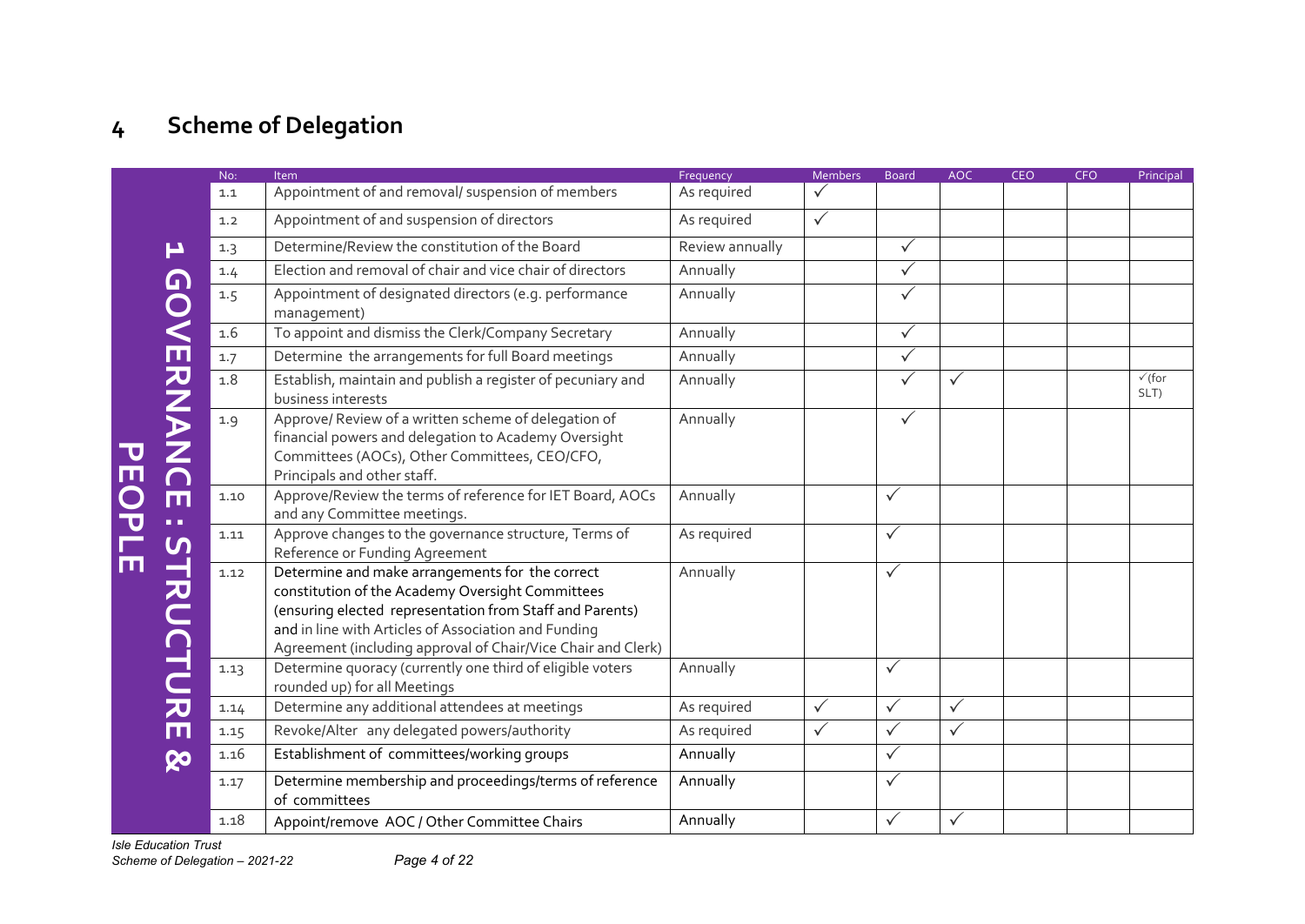| 1.19 | Appoint or remove a clerk to AOC/ Other committee                                                   | Annually    |  |  |  |
|------|-----------------------------------------------------------------------------------------------------|-------------|--|--|--|
| 1.20 | Elect chair and vice chair of AOC (The chair and vice chair<br>should be approved by the IET Board) | Annually    |  |  |  |
| 1.21 | Appointment of and suspension of committee members (in<br>line with election arrangements)          | As required |  |  |  |
| 1.22 | Complete skills audit and recruit to fill gaps.                                                     | Annually    |  |  |  |
| 1.23 | Annually self-review trust board and committee<br>performance                                       | Annual      |  |  |  |
| 1.24 | Annually self-review AOC performance                                                                | Annual      |  |  |  |
| 1.25 | Agree annual schedule of business for the Trust Board and all<br>committees (including AOC)         | Annual      |  |  |  |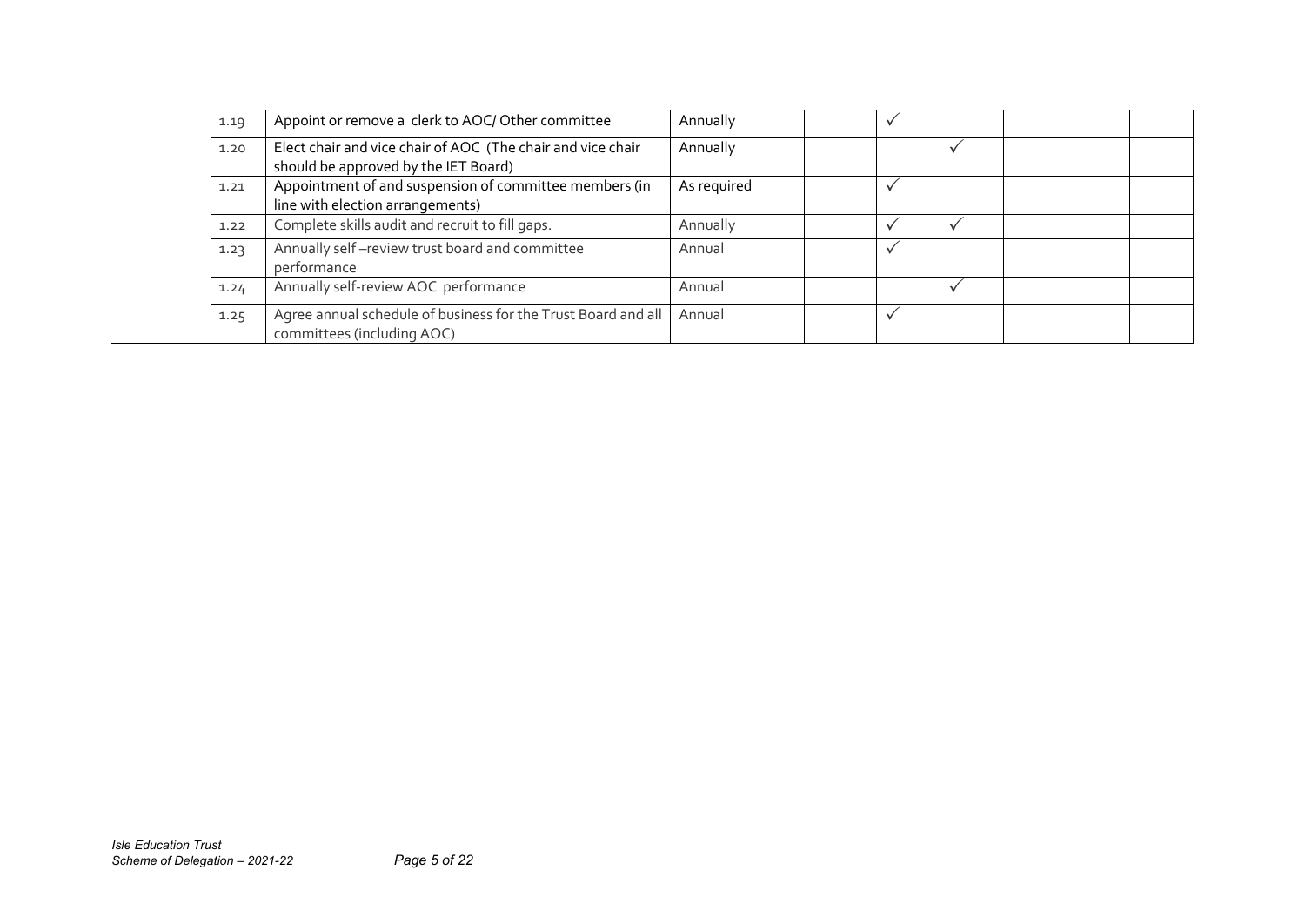|                                             | No:  | <b>Item</b>                                                                                                                                                                                                                                                                                     | Frequency              | <b>Members</b> | <b>Board</b>          | <b>AOC</b> | <b>CEO</b> | <b>CFO</b> | Principal |
|---------------------------------------------|------|-------------------------------------------------------------------------------------------------------------------------------------------------------------------------------------------------------------------------------------------------------------------------------------------------|------------------------|----------------|-----------------------|------------|------------|------------|-----------|
|                                             | 2.1  | Approval of the annual IET and individual academy budgets                                                                                                                                                                                                                                       | Annually               |                | $\checkmark$          |            |            |            |           |
|                                             | 2.2  | Determination and approval of any Central/Overheads<br>budget (top slice/ management fee)                                                                                                                                                                                                       | Annually               |                | $\checkmark$          |            |            |            |           |
|                                             | 2.3  | Approval for all bank accounts and applications for<br>business/credit cards                                                                                                                                                                                                                    | As required            |                | $\checkmark$          |            |            |            |           |
|                                             | 2.4  | Authorise signatories (at least 2) for bank accounts                                                                                                                                                                                                                                            | As required            |                | $\checkmark$          |            |            |            |           |
| $\mathbf N$                                 | 2.5  | Approve a written description of financial systems,<br>accounting policies and procedures in line with the current<br>Academy Trust Handbook and the Master Funding<br>Agreement.                                                                                                               | Annually               |                | $\checkmark$          |            |            |            |           |
| <b>FINANCE</b>                              | 2.6  | Ensure annual accounts are produced in accordance with the<br>requirements of the Companies Act 1985 and the DfE<br>quidance issued to academies.<br>To include annual report and accounts, signed statement on<br>regularity, propriety and compliance, incorporating<br>governance statement. | Annually               |                | $\checkmark$          |            |            |            |           |
|                                             | 2.7  | Ensuring all grants are used for the purpose intended                                                                                                                                                                                                                                           | Ongoing                |                | $\checkmark$          |            |            |            |           |
|                                             | 2.8  | Consider / Approve any leasing arrangements                                                                                                                                                                                                                                                     | As required            |                | $\checkmark$          |            |            |            |           |
| ହ                                           | 2.9  | Approve and Review Investment Policy                                                                                                                                                                                                                                                            | Annually               |                | $\checkmark$          |            |            |            |           |
|                                             | 2.10 | Review performance of any Investments                                                                                                                                                                                                                                                           | As required            |                | $\checkmark$          |            |            |            |           |
| $\blacktriangleright$                       | 2.11 | Approve and review Governance and Staff Expenses Policy                                                                                                                                                                                                                                         | Annually               |                | $\checkmark$          |            |            |            |           |
| $\frac{\textstyle\sigma}{\textstyle\sigma}$ | 2.12 | Appointment/Reappointment of independent auditors                                                                                                                                                                                                                                               | Annually               | $\checkmark$   |                       |            |            |            |           |
|                                             | 2.13 | Determine internal audit requirements                                                                                                                                                                                                                                                           | Annually               |                | √(Audit<br>Committee) |            |            |            |           |
|                                             | 2.14 | To receive and review reports from the Internal Audit                                                                                                                                                                                                                                           | 2 reports per<br>annum |                | √(Audit<br>Committee) |            |            |            |           |
|                                             | 2.15 | Authorisation of the advertising (where appropriate) and<br>award of contracts and tenders in line with financial<br>regulations                                                                                                                                                                | As required            |                | $\checkmark$          |            |            |            |           |
|                                             | 2.16 | Contribute to the formulation of the Trust/ Academy's<br>Improvement / Business Plan, through the consideration of<br>financial priorities and proposals, in consultation with the<br>CEO/Principals, with the stated and agreed aims and<br>objectives of the Trust                            | As required            |                | $\checkmark$          |            |            |            |           |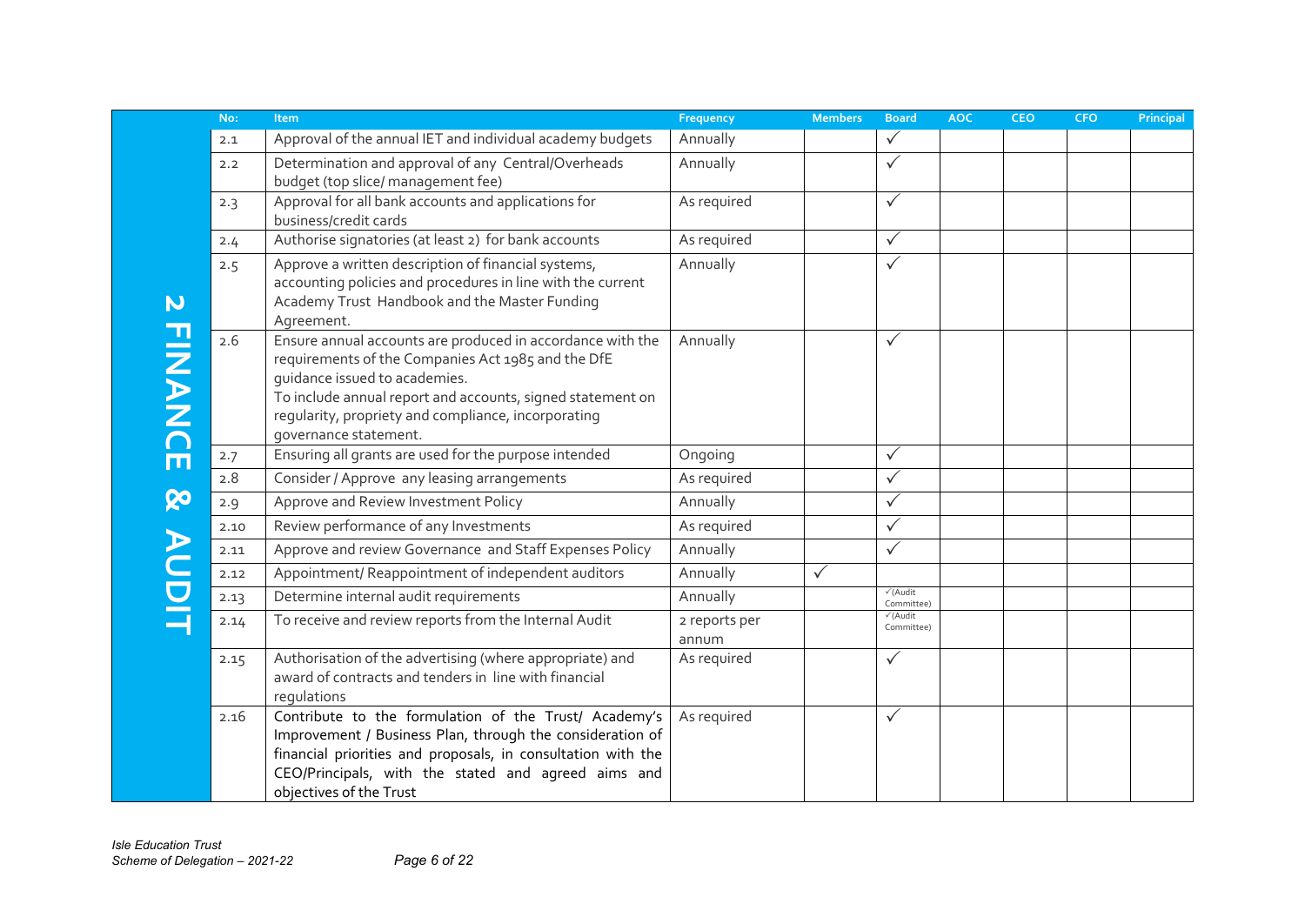| 2.17 | Receive and make recommendations on the broad budget                                                                                                                                                                                                                                                | Annually                 |              | $\checkmark$           |              |              |              |              |
|------|-----------------------------------------------------------------------------------------------------------------------------------------------------------------------------------------------------------------------------------------------------------------------------------------------------|--------------------------|--------------|------------------------|--------------|--------------|--------------|--------------|
|      | headings and areas of expenditure, including the level and use<br>of any contingency fund or balances                                                                                                                                                                                               |                          |              |                        |              |              |              |              |
| 2.18 | To monitor the mechanism for the procurement, receipt and<br>management of donations (Via Internal Audit)                                                                                                                                                                                           | Annually                 |              | √(Audit<br>Committee)  |              |              |              |              |
| 2.19 | To monitor and review procedures for ensuring the effective<br>implementation and operation of financial procedures, on a<br>regular basis, including the implementation of bank account<br>arrangements and, where appropriate, to<br>make<br>recommendations for improvement (Via Internal Audit) | Annually                 |              | √(Audit<br>Committee)  |              |              |              |              |
| 2.20 | To receive auditors' reports and take action as appropriate in<br>response to findings                                                                                                                                                                                                              | Annually                 |              | $\checkmark$           |              |              |              |              |
| 2.21 | To monitor the requirements of the gifts and hospitality<br>register                                                                                                                                                                                                                                | Ongoing                  |              | $\checkmark$           |              |              |              |              |
| 2.22 | To formulate/review a Charging & Lettings policy                                                                                                                                                                                                                                                    | Annually                 |              | $\checkmark$           |              |              |              |              |
| 2.23 | To ensure that the appropriate financial controls are<br>implemented where powers are delegated. (Via Internal<br>Audit)                                                                                                                                                                            | Annually                 |              | √ (Audit<br>Committee) |              |              |              |              |
| 2.24 | To consider budgetary control reports with relevant<br>explanations and documentation where required.                                                                                                                                                                                               | At least termly          |              | $\checkmark$           |              |              |              |              |
| 2.25 | Inform the ESFA if it suspects any irregularity affecting<br>resources.                                                                                                                                                                                                                             | As required              | $\checkmark$ | $\checkmark$           |              |              |              |              |
| 2.26 | Review and seek approval of Annual Budget to IET Board of<br><b>Directors</b>                                                                                                                                                                                                                       | Annually                 |              |                        |              | $\checkmark$ | $\checkmark$ |              |
| 2.27 | To monitor and review Trust/. Academy expenditure on a<br>regular basis and ensure compliance with the overall<br>financial plan for the Academy, the Academies Financial<br>Handbook and the Master Funding Agreement                                                                              | Every meeting            |              | $\checkmark$           |              | $\checkmark$ | $\checkmark$ |              |
| 2.28 | Monitor monthly expenditure                                                                                                                                                                                                                                                                         | Monthly (via<br>reports) |              | $\checkmark$           |              | $\checkmark$ | ✓            |              |
| 2.29 | Approve spending if within budget and financial limits of<br>delegated power                                                                                                                                                                                                                        | As required              |              |                        | $\checkmark$ | $\checkmark$ |              |              |
| 2.30 | Review/ Agreement of new school trips and the cost<br>implications                                                                                                                                                                                                                                  | As required              |              |                        | $\checkmark$ |              |              |              |
| 2.31 | Writing off obsolete/unusable equipment from the Inventory<br>in line with delegated powers                                                                                                                                                                                                         | As required              |              | $\checkmark$           |              | $\checkmark$ | $\checkmark$ | $\checkmark$ |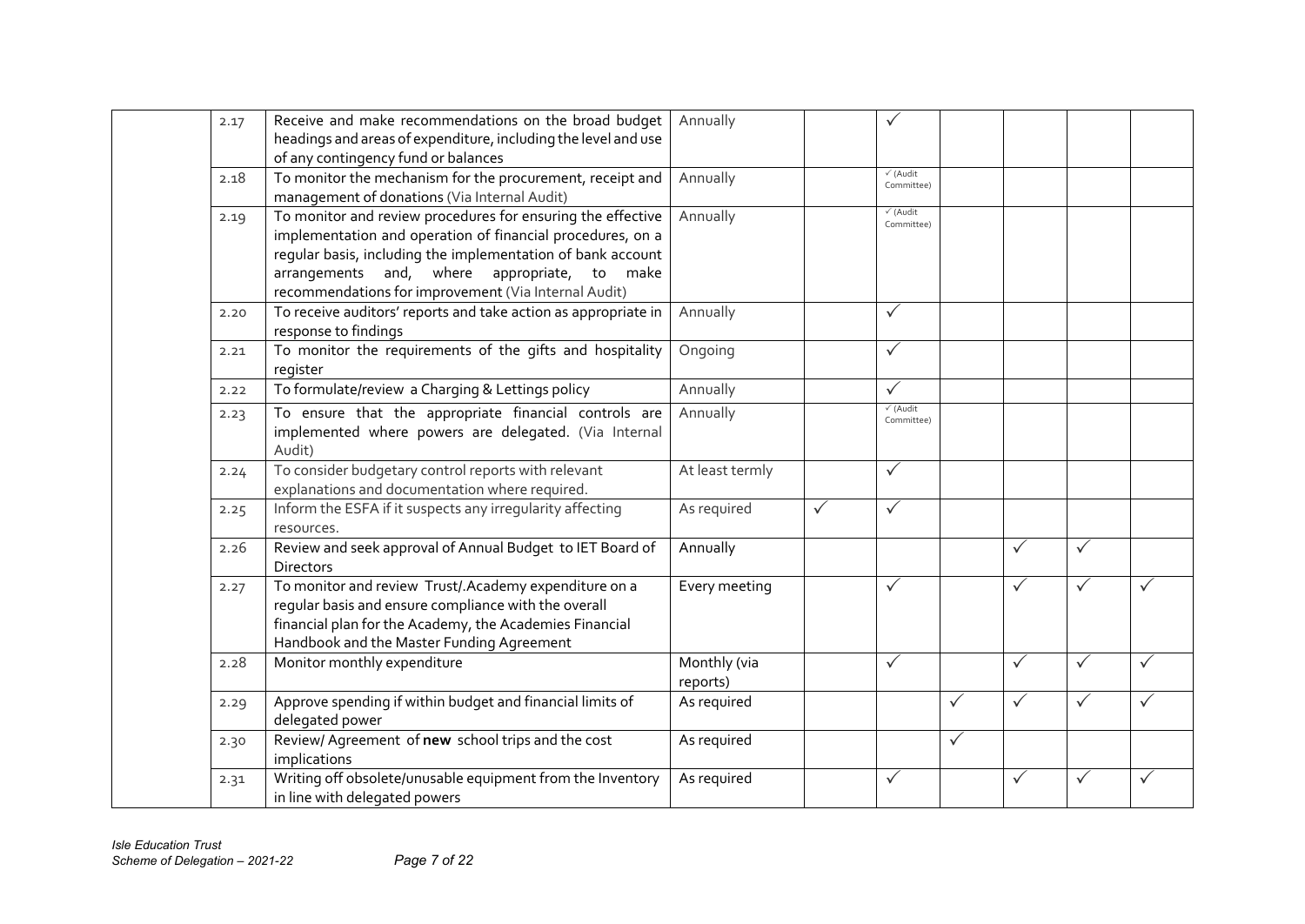| 2.32 | To make recommendations to the IET Board regarding<br>cessation /addition of services (e.g. buses, music tuition)                                           | As required |              |                       | $\checkmark$ |              |              |   |
|------|-------------------------------------------------------------------------------------------------------------------------------------------------------------|-------------|--------------|-----------------------|--------------|--------------|--------------|---|
| 2.33 | To make requests to the Board regarding any proposed<br>operating leases.                                                                                   | As required |              |                       |              | $\checkmark$ | $\checkmark$ |   |
| 2.34 | To adhere to all financial policies and regulations                                                                                                         | Ongoing     | $\checkmark$ | $\checkmark$          | $\checkmark$ | $\checkmark$ | $\checkmark$ |   |
| 2.35 | To make all endeavours to operate within a balanced<br>budget. IET Board should be informed of any significant<br>unplanned expenditure.                    | Ongoing     |              |                       | $\checkmark$ | $\checkmark$ | $\checkmark$ |   |
| 2.36 | To deploy appropriate risk management strategies and at all<br>times adopt financial prudence in managing the budget as it<br>relates to the Academy/Trust. | Ongoing     |              | √(Audit<br>Committee) |              |              |              |   |
| 2.37 | Authorisation of contracts/orders in line with delegated<br>financial authority                                                                             | As required |              | $\checkmark$          | $\checkmark$ | $\checkmark$ | $\checkmark$ | ✓ |
| 2.38 | Enter into contracts, ordering goods and services up to<br>£2500                                                                                            | As required |              |                       |              |              |              |   |
| 2.39 | Enter into contracts, ordering goods and services between<br>£2501 and £20000                                                                               | As required |              |                       |              | $\checkmark$ |              |   |
| 2.40 | Enter into contracts, ordering goods and services between<br>£20001 and £50000                                                                              | As required |              |                       | $\checkmark$ |              |              |   |
| 2.41 | Enter into contract, ordering goods and services over £50001                                                                                                | As required |              | $\checkmark$          |              |              |              |   |
| 2.42 | Agree any virements between Academies /Trust                                                                                                                | As required |              | $\checkmark$          |              |              |              |   |
| 2.43 | Agree Academy virements and budget adjustments of up to<br>£10000 (where there is no impact on overall budget)                                              | As required |              |                       |              |              | $\checkmark$ |   |
| 2.44 | Agree Academy virements over £10000 with no impact on<br>overall budget                                                                                     | As required |              |                       |              | $\checkmark$ |              |   |
| 2.45 | Approve any virements where there would be an overall<br>impact on budget                                                                                   | As required |              | $\checkmark$          |              |              |              |   |
| 2.46 | Write off bad debts up to £1000                                                                                                                             | As required |              |                       |              |              | $\checkmark$ |   |
| 2.47 | Write off bad debts £1001 to £10000                                                                                                                         | As required |              |                       |              | $\checkmark$ |              |   |
| 2.48 | Write off of bad debt and assets up to 10k (beyond this may<br>need ESFA approval)                                                                          | As required |              | $\checkmark$          |              |              |              |   |
| 2.49 | Approve financial procedures and procurement policies                                                                                                       | As required |              | $\checkmark$          |              |              |              |   |
| 2.50 | Decide whether to offer or cease additional<br>activities/services (e.g. Crowle Bus)                                                                        | As required |              | $\checkmark$          |              |              |              |   |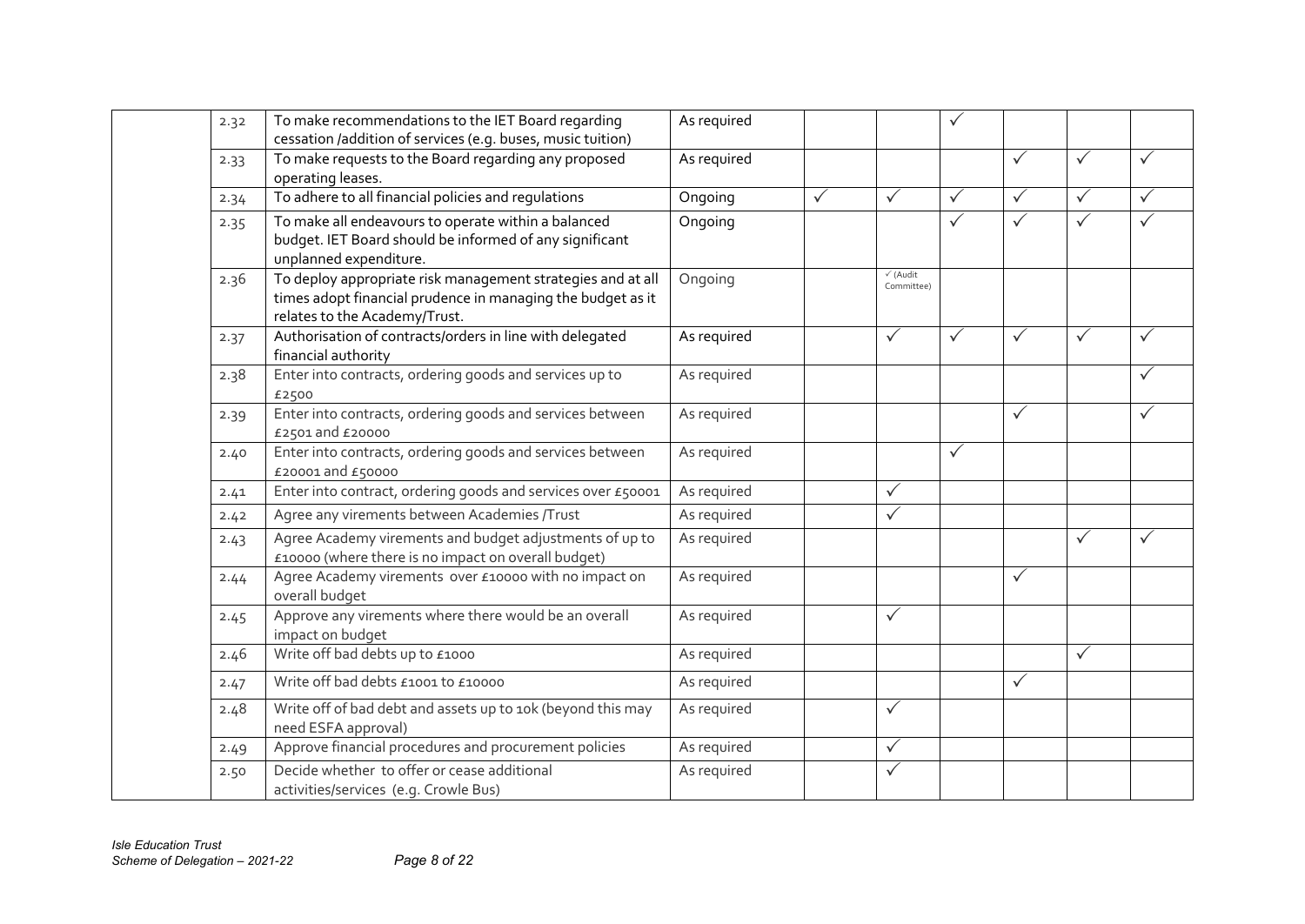|                               | No:  | Item                                                                                                                                                                                                                                                                      | Frequency    | <b>Members</b> | <b>Board</b>                                   | <b>AOC</b> | <b>CEO</b>   | <b>CFO</b>   | Principal    |
|-------------------------------|------|---------------------------------------------------------------------------------------------------------------------------------------------------------------------------------------------------------------------------------------------------------------------------|--------------|----------------|------------------------------------------------|------------|--------------|--------------|--------------|
|                               | 3.1  | Appointment/ Suspension/ Reinstate/Dismissal of<br><b>CEO/Accounting Officer</b>                                                                                                                                                                                          | As required  |                | $\checkmark$ (now<br>has to<br>consult<br>RSC) |            |              |              |              |
|                               | 3.2  | Appointment/Suspension/Dismissal of Academy Principals<br>(And Associate Principals) in conjunction with CEO                                                                                                                                                              | As required  |                | $\checkmark$                                   |            |              |              |              |
| <b>HONAN</b>                  | 3.3  | Appointment/Suspension/Dismissal of IET Business<br>Manager in conjunction with CEO                                                                                                                                                                                       | As required  |                | $\checkmark$                                   |            |              |              |              |
|                               | 3.4  | Participate in Academy Principal and other senior academy<br>appointments                                                                                                                                                                                                 | As required  |                | $\checkmark$                                   |            |              |              |              |
| 刀<br>$\blacksquare$           | 3.5  | Determine the arrangements for the appointment/<br>suspension and dismissal of all other staff                                                                                                                                                                            | Annually     |                | $\checkmark$ (Appoi<br>ntments<br>Panel)       |            |              |              |              |
| SOURC                         | 3.6  | To appoint and manage all staff to be employed at the<br>Academy providing there is compliance with IET policy<br>(including pay, standard T&C, transparent recruitment<br>process) and that this is within delegated powers and<br>financial authority has been granted. | As required  |                | $\checkmark$ (Appoi<br>ntments<br>Panel)       |            |              |              |              |
|                               | 3.7  | Appointment of IET Central Team                                                                                                                                                                                                                                           | As required  |                |                                                |            | ✓            | $\checkmark$ |              |
| $\overline{\Box}$<br><u>ທ</u> | 3.8  | Ensure appropriate DBS arrangements are in place across IET<br>and Academies                                                                                                                                                                                              | Annually     |                | $\checkmark$                                   |            |              |              |              |
| QΟ                            | 3.9  | Ensure access to LGPS and TPS and comply with provisions<br>underlying the schemes                                                                                                                                                                                        | As required. |                | $\checkmark$                                   |            |              |              |              |
| $\overline{\mathbf{U}}$       | 3.10 | To approve any redeployment/redundancy                                                                                                                                                                                                                                    | As required  |                | $\checkmark$                                   |            |              |              |              |
|                               | 3.11 | To approve academy staffing structures.                                                                                                                                                                                                                                   | Annual       |                |                                                |            | $\checkmark$ |              |              |
|                               | 3.12 | Approve changes to academy staffing structure (within<br>agreed budget)                                                                                                                                                                                                   | As required  |                |                                                |            |              |              | $\checkmark$ |
|                               | 3.13 | Approve changes to academy staffing structure (outside<br>agreed budget)                                                                                                                                                                                                  | As required  |                | $\checkmark$                                   |            |              |              |              |
|                               | 3.14 | Approve changes to central team staff including recruitment                                                                                                                                                                                                               | As required  |                | $\checkmark$                                   |            |              |              |              |
|                               | 3.15 | To decide whether or not to use fixed term contracts                                                                                                                                                                                                                      | As required  |                | $\checkmark$                                   |            |              |              |              |
|                               | 3.16 | and<br>review<br>/HR/pay<br>approve<br>personnel<br>To<br>/performance/disciplinary policies (including appraisal and<br>pay)                                                                                                                                             | As required  |                | $\checkmark_{\rm (pay)}$<br>committee)         |            |              |              |              |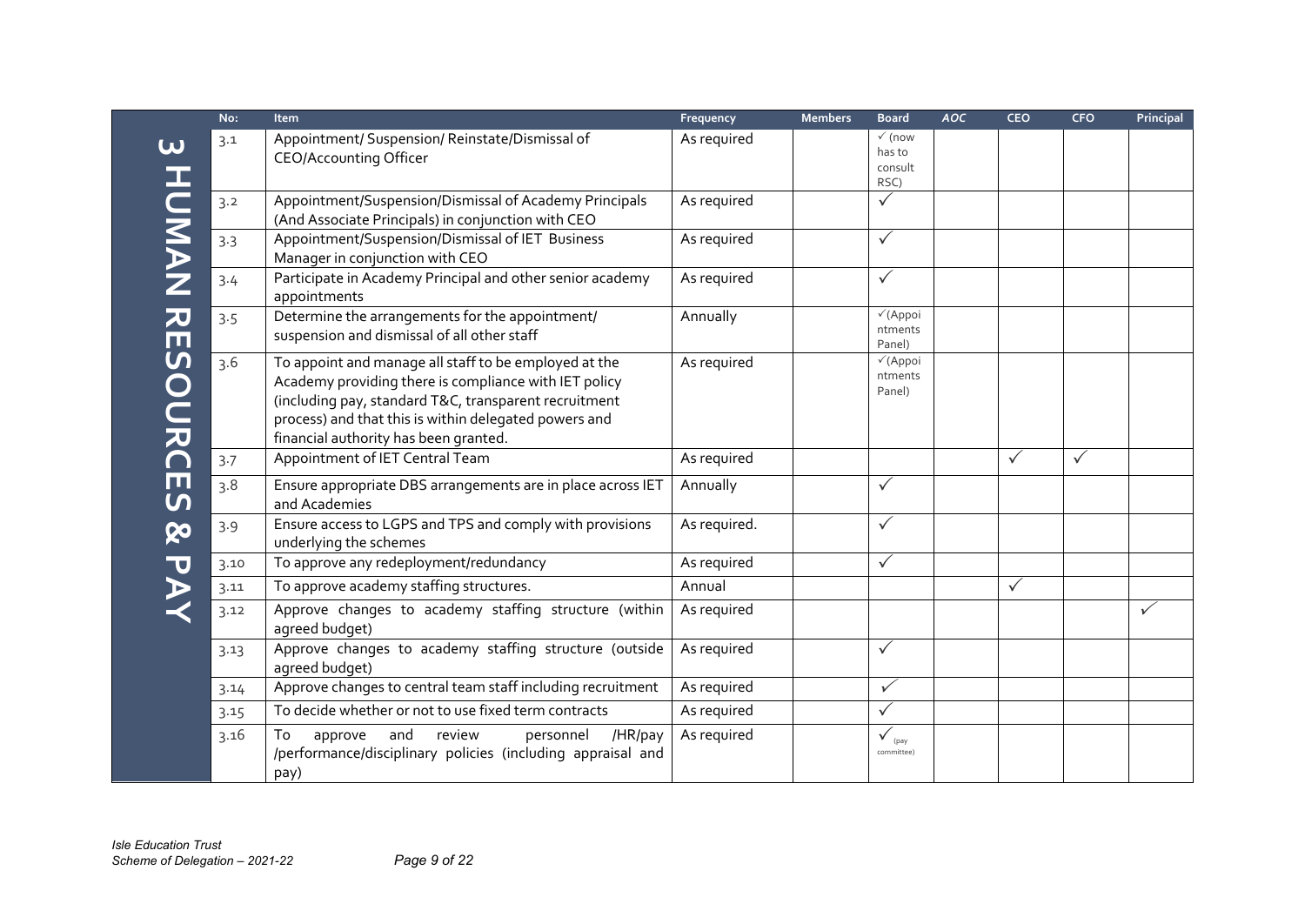| 3.17 | To conduct the annual appraisal of the CEO with the<br>assistance of an appointed adviser (Via Nominated Directors)<br>and external input                                                                                                      | Annually    | √(CEO Perf<br>Commmitte<br>e)                       |              |              |   |
|------|------------------------------------------------------------------------------------------------------------------------------------------------------------------------------------------------------------------------------------------------|-------------|-----------------------------------------------------|--------------|--------------|---|
| 3.18 | To conduct the annual appraisal of the Academy Principals<br>(with input from SIP).                                                                                                                                                            | Annually    |                                                     | $\checkmark$ |              |   |
| 3.19 | To make recommendations to the<br>IET Board for<br>redeployment/redundancy                                                                                                                                                                     | As required |                                                     | $\checkmark$ | $\checkmark$ |   |
| 3.20 | To develop and implement a training strategy for teachers<br>and support staff                                                                                                                                                                 | Annually    |                                                     | $\checkmark$ |              |   |
| 3.21 | To consider and make recommendations to IET Board<br>regarding the staffing structure                                                                                                                                                          | As required |                                                     | $\checkmark$ | $\checkmark$ |   |
| 3.22 | To deal with general HR processes (Claims, Grievance,<br>Discipline) in line with policy and authority levels.                                                                                                                                 | As required | ✓                                                   | $\checkmark$ | $\checkmark$ |   |
| 3.23 | To implement all IET and local personnel policies                                                                                                                                                                                              | Ongoing     |                                                     | $\checkmark$ | $\checkmark$ |   |
| 3.24 | To ensure the performance management process is<br>completed for all academy staff                                                                                                                                                             | Annually    |                                                     | $\checkmark$ |              | ✓ |
| 3.25 | To ensure the performance management process is<br>completed for all central staff                                                                                                                                                             | Annually    |                                                     | $\checkmark$ | $\checkmark$ |   |
| 3.26 | To consider any job evaluation/grading requests                                                                                                                                                                                                | As required | $\checkmark$ <sub>(Pay</sub><br>Committee)          |              |              |   |
| 3.27 | To agree/ determine honorarium payments and temporary<br>pay enhancements                                                                                                                                                                      | As required | $\checkmark$ <sub>(Pay</sub><br>Committee)          |              |              |   |
| 3.28 | To determine dismissal payments or early retirement<br>payments                                                                                                                                                                                | As required | $\checkmark$ <sub>(Pay</sub><br>Committee)          |              |              |   |
| 3.29 | To approve the annual salary reviews including post threshold<br>progression for teachers                                                                                                                                                      | Annually    | $\sqrt{P_{\text{av}}}$<br>Committee)                |              |              |   |
| 3.30 | To consider the recommendations of the appraisal directors<br>in relation to CEO pay                                                                                                                                                           | Annually    | $\checkmark$ <sub>(Pay</sub><br>Committee)          |              |              |   |
| 3.31 | To consider the recommendations of the CEO in relation to<br>Academy Principal pay                                                                                                                                                             |             | $\checkmark_{_{(Pay)}}$<br>Committee)               |              |              |   |
| 3.32 | To hear any appeals made by staff /parents including<br>Redeployment/Redundancy,<br>Pay/Grading,<br>Grievance<br>appeals, Disciplinary Issues, Fixed term contracts, any appeal<br>by the CEO regarding the performance management<br>process. | As required | $\boldsymbol{\checkmark}_{(Appends)}$<br>Committee) |              |              |   |
| 3.33 | Suspend/Reinstate/Dismiss an Academy Principal /IET<br>CF&OO/Central staff                                                                                                                                                                     | As required |                                                     | $\checkmark$ |              |   |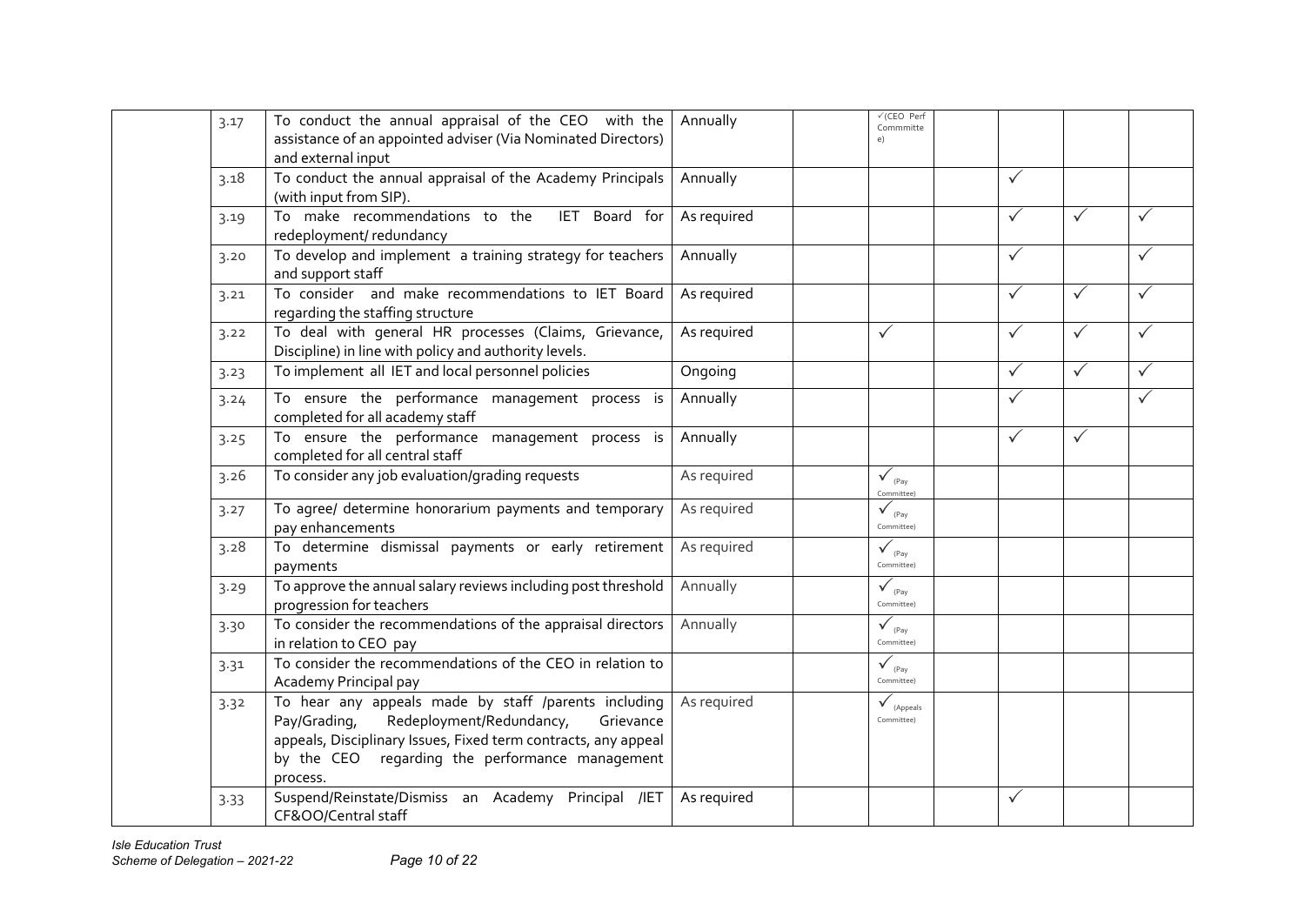| $\sim$ $\sim$ $\sim$<br>$\sim$ . $\sim$ .<br>╯ | Suspend/Reinstate/Dismiss all academy staff below (but not | As reguired |  |  |  |
|------------------------------------------------|------------------------------------------------------------|-------------|--|--|--|
|                                                | ) Principal<br>including)                                  |             |  |  |  |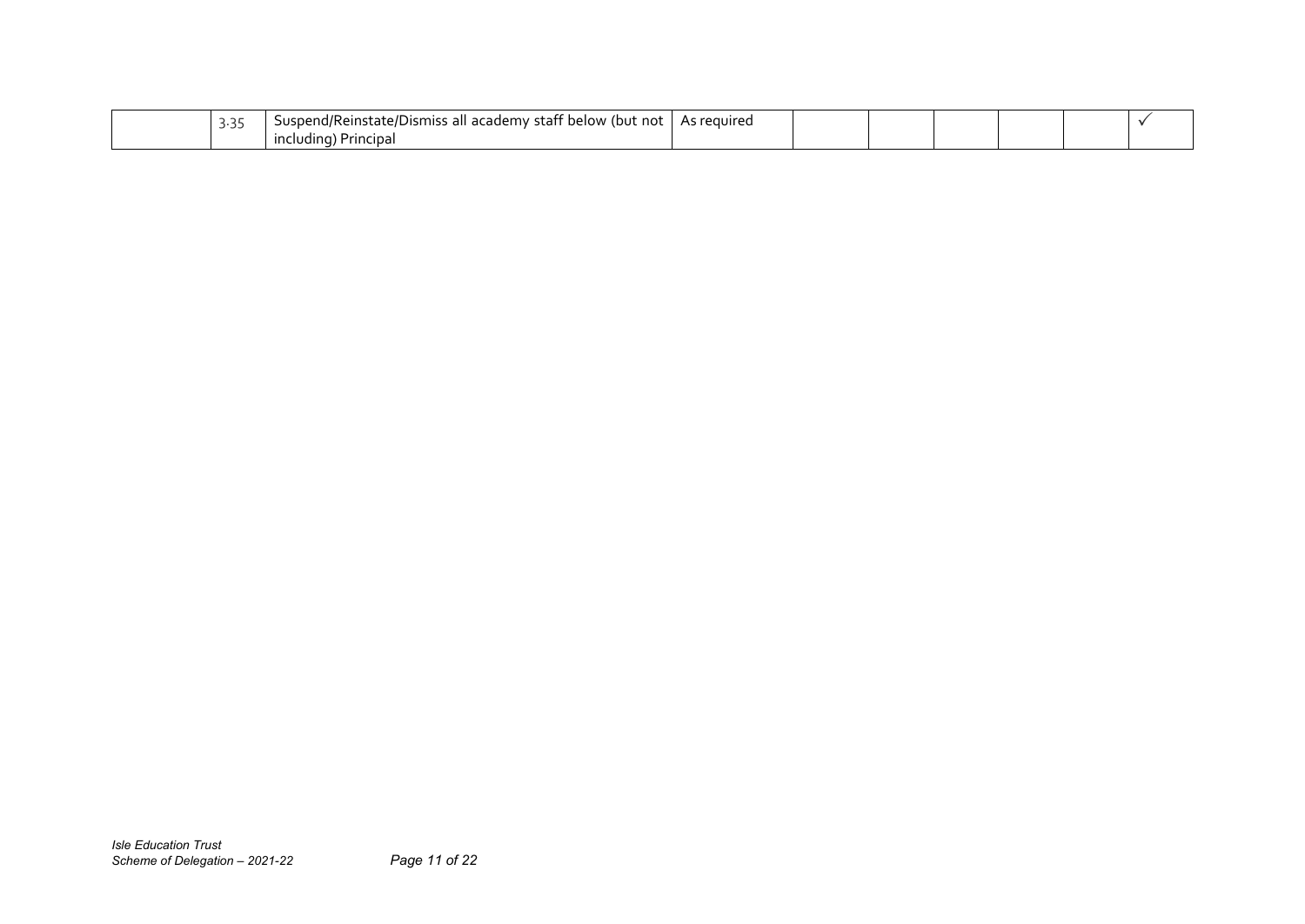|         |                                                               | No: | Item                                                                                                | Frequency   | <b>Members</b> | <b>Board</b> | AOC | CEO          | <b>CFO</b> | Principal    |
|---------|---------------------------------------------------------------|-----|-----------------------------------------------------------------------------------------------------|-------------|----------------|--------------|-----|--------------|------------|--------------|
|         |                                                               | 4.1 | Participate in the Trust self-review including the review of<br><b>Board/Director effectiveness</b> | Annually    |                | $\checkmark$ |     |              |            |              |
|         |                                                               | 4.2 | To receive Academy Improvement information from school<br>improvement partners and Ofsted           | As required |                | $\checkmark$ |     | $\checkmark$ |            | $\checkmark$ |
|         |                                                               | 4.3 | Receive and review any Ofsted reports and ensure follow up<br>plans are in place                    | As required |                | $\checkmark$ |     | $\checkmark$ |            | $\checkmark$ |
| TRATEGY | <b>NC</b>                                                     | 4.4 | Develop and review IET wide governance training plan and<br>succession plan                         | Annually    |                | $\checkmark$ |     |              |            |              |
|         | $\overline{\mathbf{u}}$                                       | 4.5 | Consider requests from other schools/academies to join IET                                          | As required |                | $\checkmark$ |     |              |            |              |
|         | F                                                             | 4.6 | Decide whether<br>to collaborate/joint work with other<br>organisations                             | As required |                | $\checkmark$ |     |              |            |              |
|         |                                                               | 4.7 | Develop, Approve and Review IET Strategic Business Plan                                             | Annually    |                | $\checkmark$ |     |              |            |              |
|         |                                                               | 4.8 | Agree Trust KPIs                                                                                    | Annually    |                | $\checkmark$ |     |              |            |              |
|         |                                                               |     |                                                                                                     |             |                |              |     |              |            |              |
|         | <b>Isle Education Trust</b><br>Scheme of Delegation - 2021-22 |     | Page 12 of 22                                                                                       |             |                |              |     |              |            |              |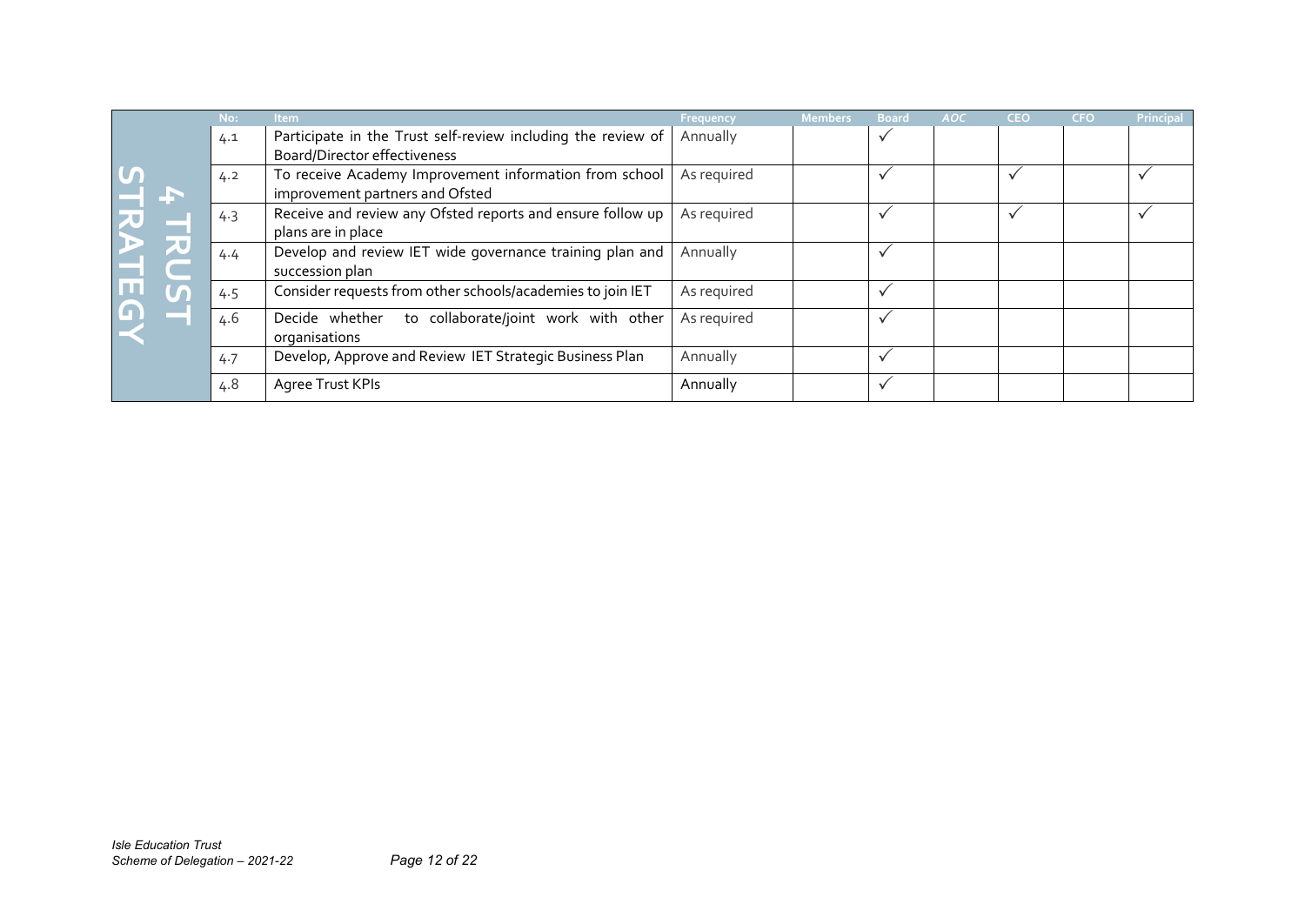|                                | No:  | Item                                                             | Frequency   | <b>Members</b> | <b>Board</b>        | AOC          | <b>CEO</b>   | <b>CFO</b>   | <b>Principal</b> |
|--------------------------------|------|------------------------------------------------------------------|-------------|----------------|---------------------|--------------|--------------|--------------|------------------|
|                                | 5.1  | To approve and review health & safety policies and associated    | Annually    |                | $\checkmark$        |              |              |              |                  |
|                                |      | management systems                                               |             |                |                     |              |              |              |                  |
|                                | 5.2  | To ensure that the trust complies with the law in all aspects of | Ongoing     |                | $\checkmark$        |              |              |              |                  |
| <u>ר</u>                       |      | Health & Safety Management                                       |             |                |                     |              |              |              |                  |
|                                | 5.3  | To make recommendations to the IET Board regarding the           | As required |                | √Audit<br>Committee | $\checkmark$ | $\checkmark$ | $\checkmark$ | $\checkmark$     |
|                                |      | implementation of control measures and mitigation of risk.       |             |                |                     |              |              |              |                  |
|                                | 5.4  | To notify to IET CF&OO any occurrences whereby insurance         | As required |                |                     |              |              |              | $\checkmark$     |
|                                |      | companies may need to be involved.                               |             |                |                     |              |              |              |                  |
|                                | 5.5  | To make recommendations to the IET Board regarding the           | As required |                |                     |              |              | $\checkmark$ |                  |
|                                |      | implementation of control measures and mitigation of risk.       |             |                |                     |              |              |              |                  |
| <b>HEALTH &amp; SAFETY</b>     | 5.6  | To implement all IET and local Health & Safety policies          | Ongoing     |                |                     | $\sqrt{}$    |              |              | $\checkmark$     |
|                                | 5.7  | To ensure that the identification and evaluation of key risks    | As required |                | √Audit<br>Committee |              |              |              |                  |
|                                |      | that threaten achievement of the Trust's objectives is carried   |             |                |                     |              |              |              |                  |
|                                |      | out, and that a register of these risks is maintained.           |             |                |                     |              |              |              |                  |
|                                | 5.8  | To seek assurances that strategy and procedures are in place     | As required |                | √Audit<br>Committee |              |              |              |                  |
|                                |      | to manage risks at an operational level (including the           |             |                |                     |              |              |              |                  |
|                                |      | identification of appropriate risk owners) and ensure            |             |                |                     |              |              |              |                  |
|                                |      | appropriate monitoring of the management strategy.               |             |                |                     |              |              |              |                  |
|                                | 5.9  | To consider emerging risks and previously unrecognised risks     | As required |                | √Audit<br>Committee |              |              |              |                  |
|                                |      | and ensure that these are sufficiently identified, evaluated     |             |                |                     |              |              |              |                  |
|                                |      | and managed.                                                     |             |                |                     |              |              |              |                  |
|                                | 5.10 | Ensuring that arrangements for insurance cover are in place      | Annually    |                | $\checkmark$        |              |              |              |                  |
|                                |      | and adequate.                                                    |             |                |                     |              |              |              |                  |
|                                |      |                                                                  |             |                |                     |              |              |              |                  |
|                                |      |                                                                  |             |                |                     |              |              |              |                  |
|                                |      |                                                                  |             |                |                     |              |              |              |                  |
|                                |      |                                                                  |             |                |                     |              |              |              |                  |
|                                |      |                                                                  |             |                |                     |              |              |              |                  |
|                                |      |                                                                  |             |                |                     |              |              |              |                  |
|                                |      |                                                                  |             |                |                     |              |              |              |                  |
|                                |      |                                                                  |             |                |                     |              |              |              |                  |
|                                |      |                                                                  |             |                |                     |              |              |              |                  |
|                                |      |                                                                  |             |                |                     |              |              |              |                  |
|                                |      |                                                                  |             |                |                     |              |              |              |                  |
|                                |      |                                                                  |             |                |                     |              |              |              |                  |
|                                |      |                                                                  |             |                |                     |              |              |              |                  |
| <b>Isle Education Trust</b>    |      |                                                                  |             |                |                     |              |              |              |                  |
| Scheme of Delegation - 2021-22 |      | Page 13 of 22                                                    |             |                |                     |              |              |              |                  |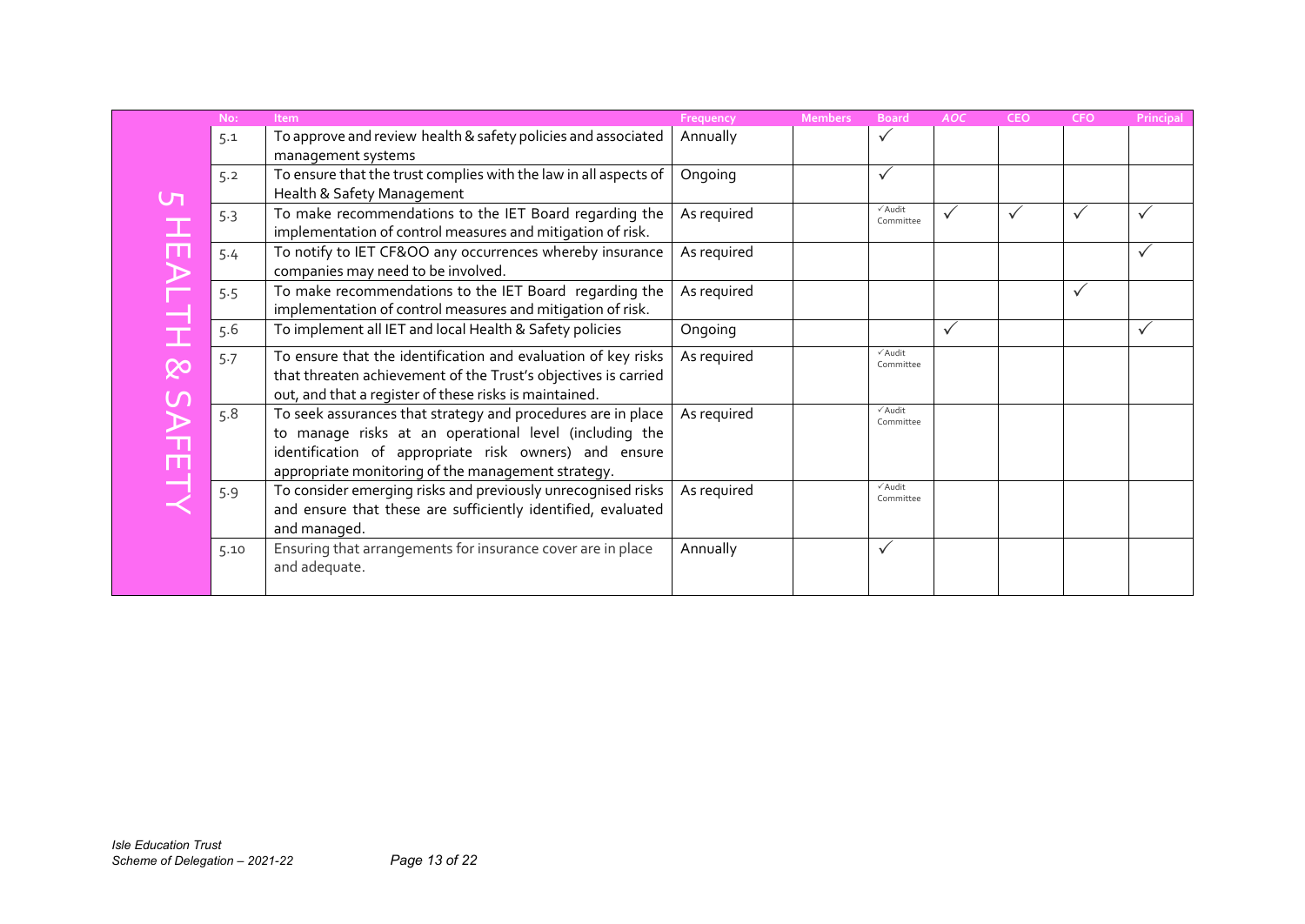| To comply with the requirements of the Ofsted Framework<br>6.1                                                                                                                                                                                                                                                                                                                                                                                                                                                                                                                                                                                                                     |                                                                | <b>Board</b> | <b>AOC</b>   | <b>CEO</b>   | <b>CF&amp;OO</b> | Principal    |
|------------------------------------------------------------------------------------------------------------------------------------------------------------------------------------------------------------------------------------------------------------------------------------------------------------------------------------------------------------------------------------------------------------------------------------------------------------------------------------------------------------------------------------------------------------------------------------------------------------------------------------------------------------------------------------|----------------------------------------------------------------|--------------|--------------|--------------|------------------|--------------|
|                                                                                                                                                                                                                                                                                                                                                                                                                                                                                                                                                                                                                                                                                    | Ongoing                                                        | $\checkmark$ | $\checkmark$ | $\checkmark$ |                  | $\checkmark$ |
| To be involved in the formulation and review of school self-<br>6.2<br>evaluation                                                                                                                                                                                                                                                                                                                                                                                                                                                                                                                                                                                                  | Annually                                                       |              |              | $\checkmark$ |                  | $\checkmark$ |
| To consider in detail any inspection report made by Ofsted<br>6.3                                                                                                                                                                                                                                                                                                                                                                                                                                                                                                                                                                                                                  |                                                                |              | $\checkmark$ | $\checkmark$ |                  | $\checkmark$ |
| and ensure appropriate review                                                                                                                                                                                                                                                                                                                                                                                                                                                                                                                                                                                                                                                      | As required                                                    |              |              |              |                  |              |
| To give consideration to the review of the Academy<br>6.4<br>Improvement Plan before presentation to the Directors                                                                                                                                                                                                                                                                                                                                                                                                                                                                                                                                                                 | Termly                                                         |              | $\checkmark$ | $\checkmark$ |                  |              |
| 6.5<br>Reporting on decisions taken under delegated powers to the<br>next meeting of the Board of Directors.                                                                                                                                                                                                                                                                                                                                                                                                                                                                                                                                                                       | Termly                                                         |              | $\checkmark$ | $\checkmark$ | $\checkmark$     |              |
| To ensure that each academy provides a broad and balanced<br>6.6<br>curriculum in line with the requirements of the funding<br>agreement. For Mainstream this should include English,<br>Maths and Science and for AP English and Maths                                                                                                                                                                                                                                                                                                                                                                                                                                            | Ongoing                                                        |              |              | $\checkmark$ |                  |              |
| 6.7<br>To approve curriculum change policies                                                                                                                                                                                                                                                                                                                                                                                                                                                                                                                                                                                                                                       | As required                                                    |              |              | $\checkmark$ |                  |              |
| 6.8<br>Receive reports from the Principal to include key<br>information - attendance, behaviour, standards, results                                                                                                                                                                                                                                                                                                                                                                                                                                                                                                                                                                | Termly                                                         |              | $\checkmark$ | $\checkmark$ |                  |              |
| Receive summary reports from the CEO to include key<br>6.9<br>information - attendance, behaviour, standards, results                                                                                                                                                                                                                                                                                                                                                                                                                                                                                                                                                              | Termly                                                         | $\checkmark$ |              |              |                  |              |
| 6 ACADEMY IMPROVEMENT &<br>COMPLIANCE<br>To publish information in relation to the current curriculum<br>6.10<br>provision at each Academy. Such information shall include<br>details relating to:<br>the content of the curriculum;<br>its approach to the curriculum;<br>the GCSE options (and other Key Stage 4 qualifications) or<br>other future qualifications, as specified by the Secretary of<br>State, offered by each Academy;<br>the names of any phonics or reading schemes in operation<br>for Key Stage 1; and<br>how parents (including prospective parents) and<br>Commissioners can obtain further information in relation to<br>the curriculum at each Academy. | Annually                                                       |              |              | $\checkmark$ |                  | $\checkmark$ |
| To hear student disciplinaries and exclusions in accordance<br>6.11<br>with legislation                                                                                                                                                                                                                                                                                                                                                                                                                                                                                                                                                                                            | As required (a<br>subcommittee<br>may be formed<br>to do this) |              | $\checkmark$ |              |                  |              |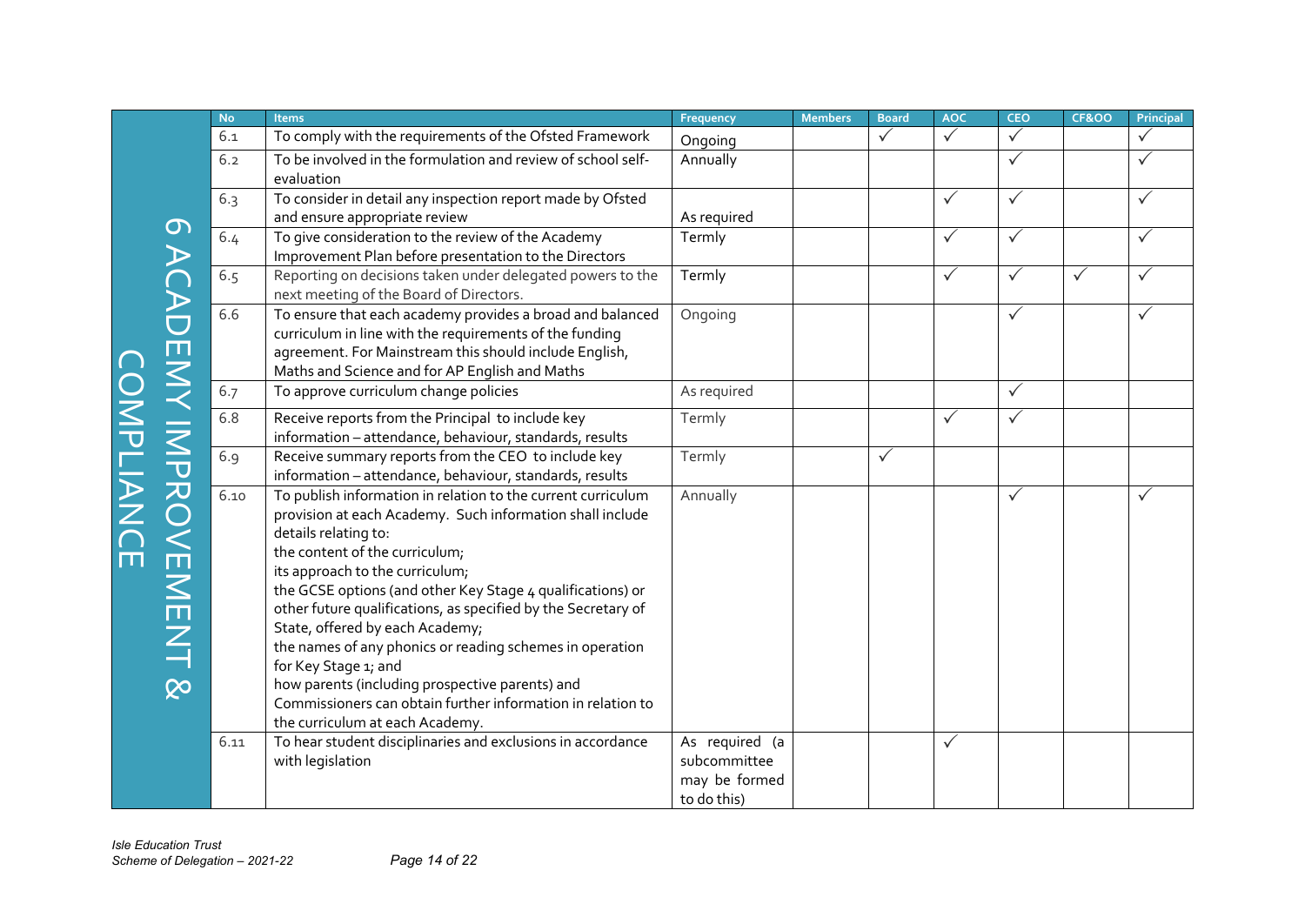| 6.12 | To consult annually with the LA on its admissions policy and<br>to work with the LA on admitting pupils to the school            | Annually    | $\checkmark$ |              |              |
|------|----------------------------------------------------------------------------------------------------------------------------------|-------------|--------------|--------------|--------------|
| 6.13 | To agree and implement the Admissions policy                                                                                     | Ongoing     | $\checkmark$ |              |              |
| 6.14 | Agree PAN                                                                                                                        | Annually    |              | $\checkmark$ | $\checkmark$ |
| 6.15 | Admissions application decisions<br>THIS PROCESS IS CURRENTLY OUTSOURCED TO LOCAL<br><b>AUTHORITY.</b>                           | Annually    |              |              | $\checkmark$ |
| 6.16 | <b>Admissions Appeals</b><br>THIS PROCESS IS CURRENTLY OUTSOURCED TO LOCAL<br><b>AUTHORITY.</b>                                  | As required |              |              | $\checkmark$ |
| 6.17 | To review the curriculum (ensuring it is broad and balanced)                                                                     | Annually    |              | $\checkmark$ |              |
| 6.18 | To monitor standards of teaching and pupil attainment/<br>achievement and ensure suitable reports are produced.                  | Annually    |              | $\checkmark$ |              |
| 6.19 | Monitor infant class sizes (Primary Academies only)                                                                              | Annually    | $\checkmark$ |              |              |
| 6.20 | To adopt and review the Home School Agreement                                                                                    | Annually    | $\checkmark$ |              |              |
| 6.21 | To discharge duties in respect of pupils with special needs by<br>appointing a responsible person                                | Ongoing     | $\checkmark$ |              |              |
| 6.22 | To ensure a designated teacher for looked after children has<br>been appointed and reports to the AOC at least once per<br>year. | Annually    | $\checkmark$ |              |              |
| 6.23 | To annually review the behaviour policy and the use of<br>exclusion in comparison with local and national data                   | Annually    | $\checkmark$ |              |              |
| 6.24 | To monitor and review pupil attendance                                                                                           | Ongoing     | $\checkmark$ |              |              |
| 6.25 | The ensure that RE and Collective Worship are provided in<br>accordance with the funding agreement                               | Ongoing     | $\checkmark$ |              |              |
| 6.26 | To prohibit political indoctrination of pupils and ensure a<br>balanced treatment of political issues                            | Ongoing     | $\sqrt{}$    |              |              |
| 6.27 | To monitor the arrangements for collective worship and<br>monitor provision                                                      | Ongoing     | $\sqrt{}$    |              |              |
| 6.28 | Publish required Pupil Premium data : allocation, intended<br>spend, previous year spend, impact                                 | Annually    | $\checkmark$ |              |              |
| 6.29 | To ensure the curriculum complies with the Equality Act<br>legislation.                                                          | Ongoing     | $\sqrt{}$    |              |              |
| 6.30 | To monitor the curriculum in respect of Special Needs<br>provision, including Gifted and Talented pupils                         | Annually    | $\checkmark$ |              |              |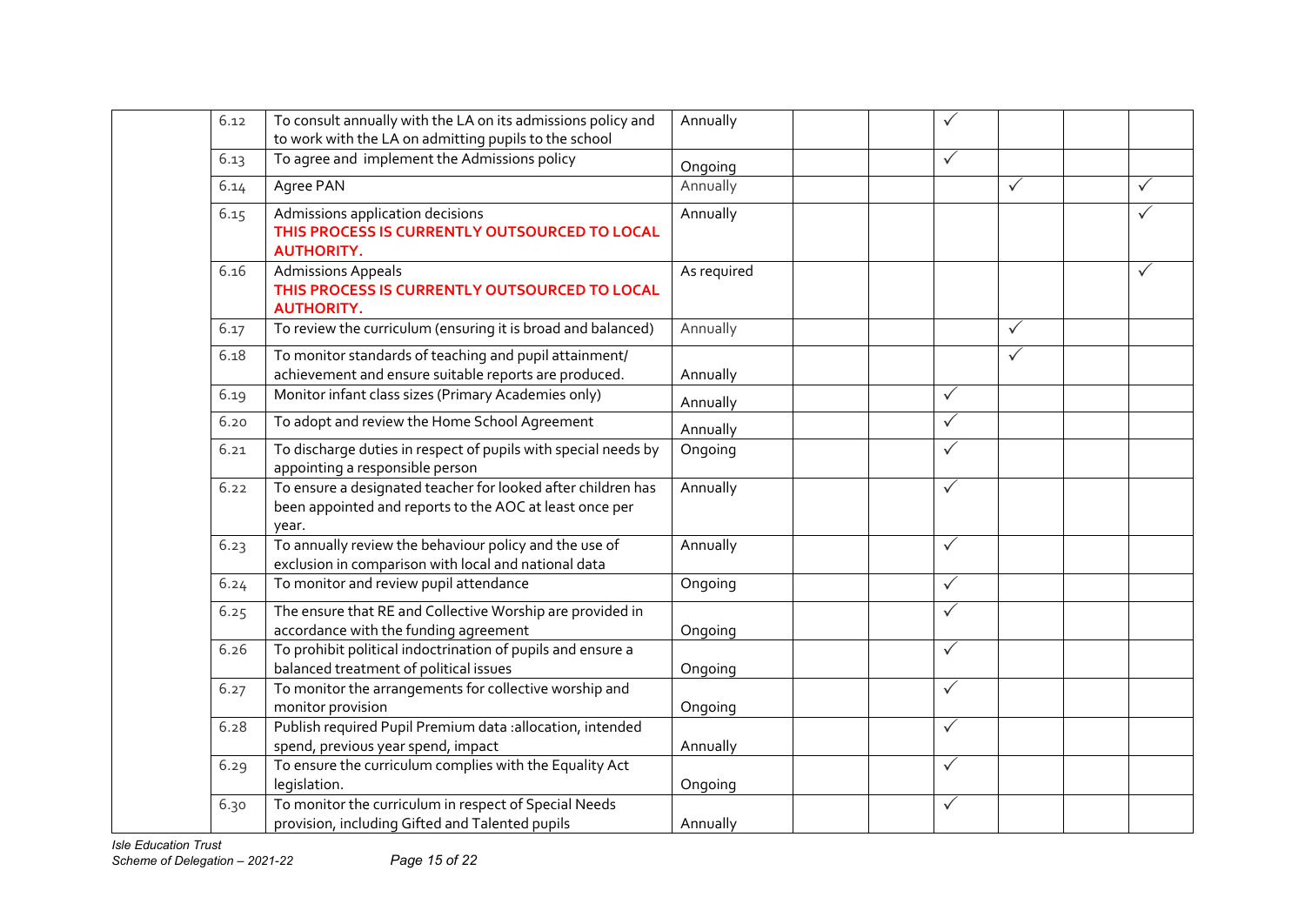| 6.31 | To monitor the arrangements for school visits /residential                                           | Ongoing  |  | $\check{}$   |              |  |
|------|------------------------------------------------------------------------------------------------------|----------|--|--------------|--------------|--|
| 6.31 | To make recommendations based on visits about aspects of<br>the curriculum                           | Ongoing  |  | $\checkmark$ |              |  |
| 6.32 | To approve local policies relating to the curriculum                                                 | Ongoing  |  |              | $\checkmark$ |  |
| 6.33 | To ensure provision of FSM to those pupils meeting the<br>criteria                                   | Ongoing  |  | ✓            |              |  |
| 6.34 | Ensure the provision of Universal Free School Meals offering<br>to Infant age pupils                 | Ongoing  |  | $\checkmark$ |              |  |
| 6.35 | To ensure that school lunch nutritional standards are met                                            | Ongoing  |  | ✓            |              |  |
| 6.36 | To carry out an annual review of safequarding children and<br>child protection policy and procedures | Annually |  | $\checkmark$ |              |  |
| 6.37 | Recommend times of school day and dates of school terms<br>and holidays                              | Annually |  |              |              |  |
| 6.38 | Decide school session times taking into account<br>recommended minimum weekly lesson time            | Annually |  |              | $\checkmark$ |  |
| 6.39 | To ensure each academy meets for 380 sessions in a school<br>year                                    | Annually |  | ✓            |              |  |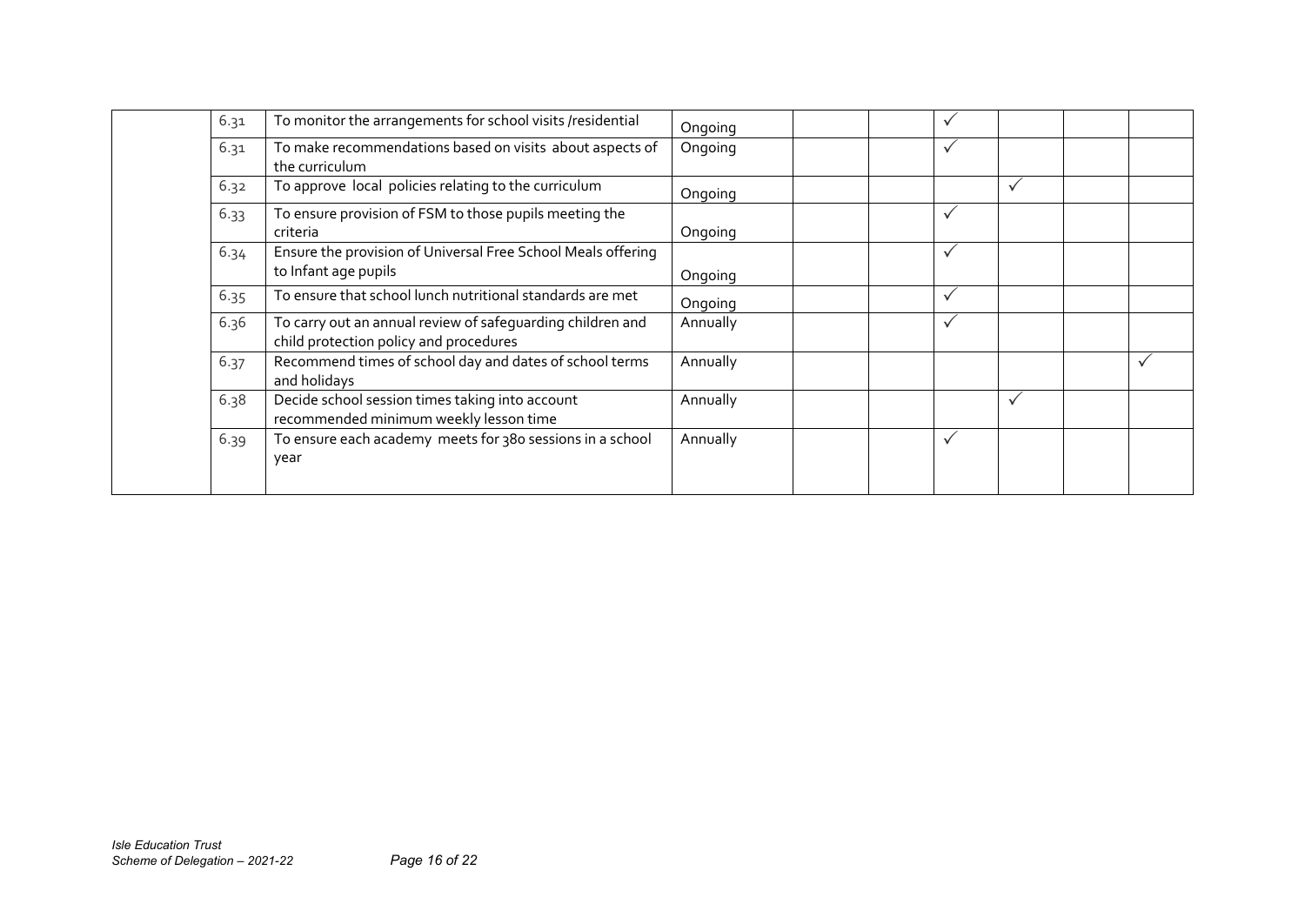|               | No:  | Item                                                                                                                                                                                                         | Frequency   | <b>Members</b> | <b>Board</b>                                   | <b>AOC</b>   | <b>CEO</b>   | <b>CFO</b>   | Principal    |
|---------------|------|--------------------------------------------------------------------------------------------------------------------------------------------------------------------------------------------------------------|-------------|----------------|------------------------------------------------|--------------|--------------|--------------|--------------|
|               | 7.1  | To determine which policies are central (IET) and which are<br>local.                                                                                                                                        | As required |                | ✓                                              |              |              |              |              |
|               | 7.2  | To approve new policies or amendments to policies at IET<br>level                                                                                                                                            | As required |                | ✓                                              |              |              |              |              |
| <b>POLICY</b> | 7.3  | Formulate & approve the information required to be<br>published on the IET website                                                                                                                           | As required |                | ✓                                              |              | $\checkmark$ | $\checkmark$ |              |
|               | 7.4  | Approve press statements relating to IET                                                                                                                                                                     | As required |                | ✓                                              |              |              |              |              |
|               | 7.5  | Authorising the Individual School Range (ISR) [if used]for<br>each academy                                                                                                                                   | Annually    |                | $\checkmark$ (Pay<br>Committ<br>ee)            |              |              |              |              |
|               | 7.6  | Formulate & approve the information required to be<br>published on the school website                                                                                                                        | As required |                |                                                |              |              |              | ✓            |
|               | 7.7  | Approve press statements relating to the Academy                                                                                                                                                             | As required |                |                                                |              | $\checkmark$ |              |              |
|               | 7.8  | To implement any policies agreed by the Board                                                                                                                                                                | As required |                |                                                | $\checkmark$ | $\checkmark$ | $\checkmark$ | ✓            |
|               | 7.9  | To implement a central record of recruitment and vetting<br>checks is maintained                                                                                                                             | As required |                | √(Audit<br>Committ<br>ee)                      |              |              |              |              |
|               | 7.10 | Ensuring systems in operation within the Academy to include<br>the use of properly licensed software, and for the security<br>and privacy of data in accordance with the GDPR / Data<br>Protection Act 2018. | As required |                | $\overline{\sqrt{2}}$ (Audit<br>Committ<br>ee) |              |              |              |              |
|               | 7.11 | Proposing/Reviewing the Individual School Range (ISR)                                                                                                                                                        | Annually    |                | $\sqrt{}$ (Pay<br>Committ<br>ee)               |              |              |              |              |
|               | 7.12 | To prioritise Capital bid projects across the Trust                                                                                                                                                          | As required |                | ✓                                              |              |              |              |              |
|               | 7.13 | Disposals or acquisitions of land used by the Trust                                                                                                                                                          | As required |                | $\checkmark$                                   |              |              |              |              |
|               | 7.14 | To give consideration to specific building issues                                                                                                                                                            | As required |                | $\checkmark$                                   |              |              |              |              |
|               | 7.15 | To undertake inspection of the buildings and site                                                                                                                                                            | Annually    |                |                                                | $\checkmark$ | $\checkmark$ |              | ✓            |
|               | 7.16 | To give consideration to the Academy's safety and security<br>of buildings and the site                                                                                                                      | As required |                |                                                | $\checkmark$ |              |              |              |
|               | 7.17 | Develop and maintain a properly funded site maintenance<br>plan                                                                                                                                              | Annually    |                |                                                |              | $\checkmark$ | $\checkmark$ | $\checkmark$ |
|               | 7.18 | To ensure any activities/lettings designed to generate<br>business income are consistent with IET policy and the<br>impact in terms of finance and taxation has been considered                              | As required |                |                                                |              |              | $\checkmark$ |              |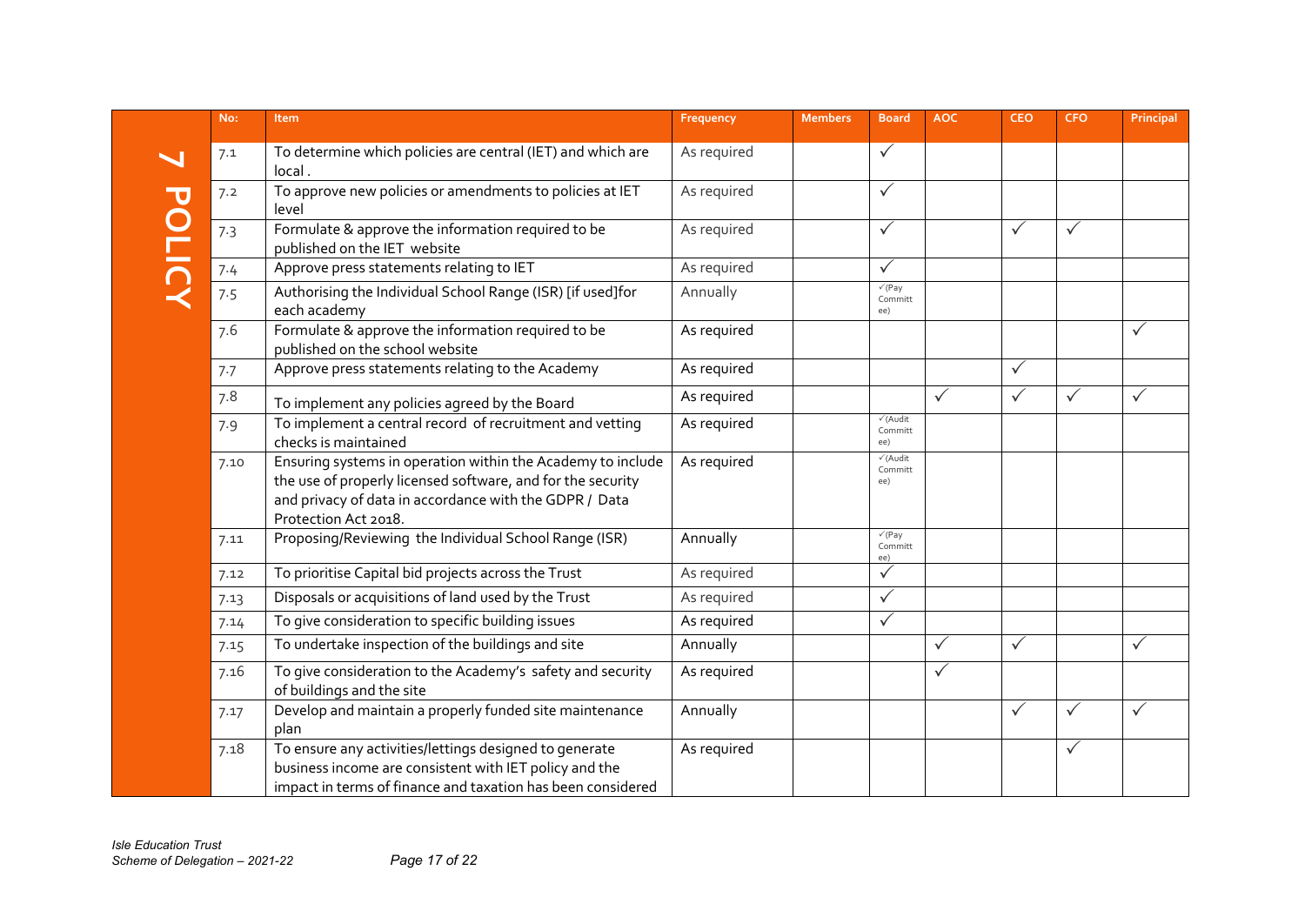## **5 Powers and Duties Delegated to Individuals**

| $\mathbf{1}$   | Certifying the payment of                    | Monthly     | Academy Principal         |
|----------------|----------------------------------------------|-------------|---------------------------|
|                | overtime/additional payment/supply each      |             |                           |
|                | month within delegated budget                |             |                           |
| $\overline{2}$ | Prepares Budget and Management               | Annually-   | IET CF&OO                 |
|                | Accounts                                     | June/July   |                           |
| 3              | Prepares Central and overhead Budget (if     | Annually-   | IET CF&OO                 |
|                | required)                                    | June/July   |                           |
| 4              | Provision of financial and statistical       | As required | IET CF&OO                 |
|                | information                                  |             |                           |
| 5              | Cosignatory of cheques                       | As required | IET CF&OO                 |
| 6              | Meeting submission deadlines from the DfE    | As required | IET CF&OO                 |
| 7              | Preparation of tender documents              | As required | IET CF&OO                 |
| 8              | Authorisation of payroll                     | Monthly     | IET CF&OO                 |
| 9              | Authorisation of invoices on PSF             | Weekly      | IET CF&OO                 |
| 10             | Authorisation of all BACS payments           | Weekly      | IET CF&OO                 |
| 11             | Ensuring wages, salaries and pensions are    | Monthly     | IET CF&OO                 |
|                | calculated and paid correctly                |             |                           |
| 12             | Monitoring the efficiency and effectiveness  | Monthly     | IET CF&OO                 |
|                | of the school payroll system                 |             |                           |
| 13             | Ensuring the Trust complies with wages       | Monthly     | IET CF&OO                 |
|                | and pensions regulations                     |             |                           |
| 14             | Authorisation of VAT returns                 | Monthly     | IET CF&OO                 |
| 15             | Authorised charge card user                  | As required | <b>Academy Principals</b> |
| 16             | Authorisation of expense claims (cannot      | As required | IET CF&OO                 |
|                | authorise own expenses)                      |             |                           |
| 17             | Maintaining a register of formal contracts   | Annually    | IET CF&OO                 |
|                | entered into, amounts paid and certificates  |             |                           |
|                | of completion.                               |             |                           |
|                |                                              |             |                           |
| 18             | Reconciling the debit card                   | Monthly     | Head of Finance &         |
|                |                                              |             | Payroll                   |
| 19             | Management of the petty cash and the         | Daily       | Head of Finance &         |
|                | School Fund (via PSF)                        |             | Payroll                   |
| 20             | Checking Inventories                         | Annually -  | Head of Finance &         |
|                |                                              | Summer term | Payroll                   |
| 21             | Maintain records and Reconciliations of      | Weekly      | Head of Finance &         |
|                | bank statements/accounts                     |             | Payroll                   |
| 22             | Data input of all invoices                   | Weekly      | Head of Finance &         |
|                |                                              |             | Payroll                   |
| 23             | Provision of financial reporting information | Monthly     | Head of Finance &         |
|                |                                              |             | Payroll                   |
| 24             | <b>Capitalisation of Assets</b>              | As required | Head of Finance &         |
|                |                                              |             | Payroll                   |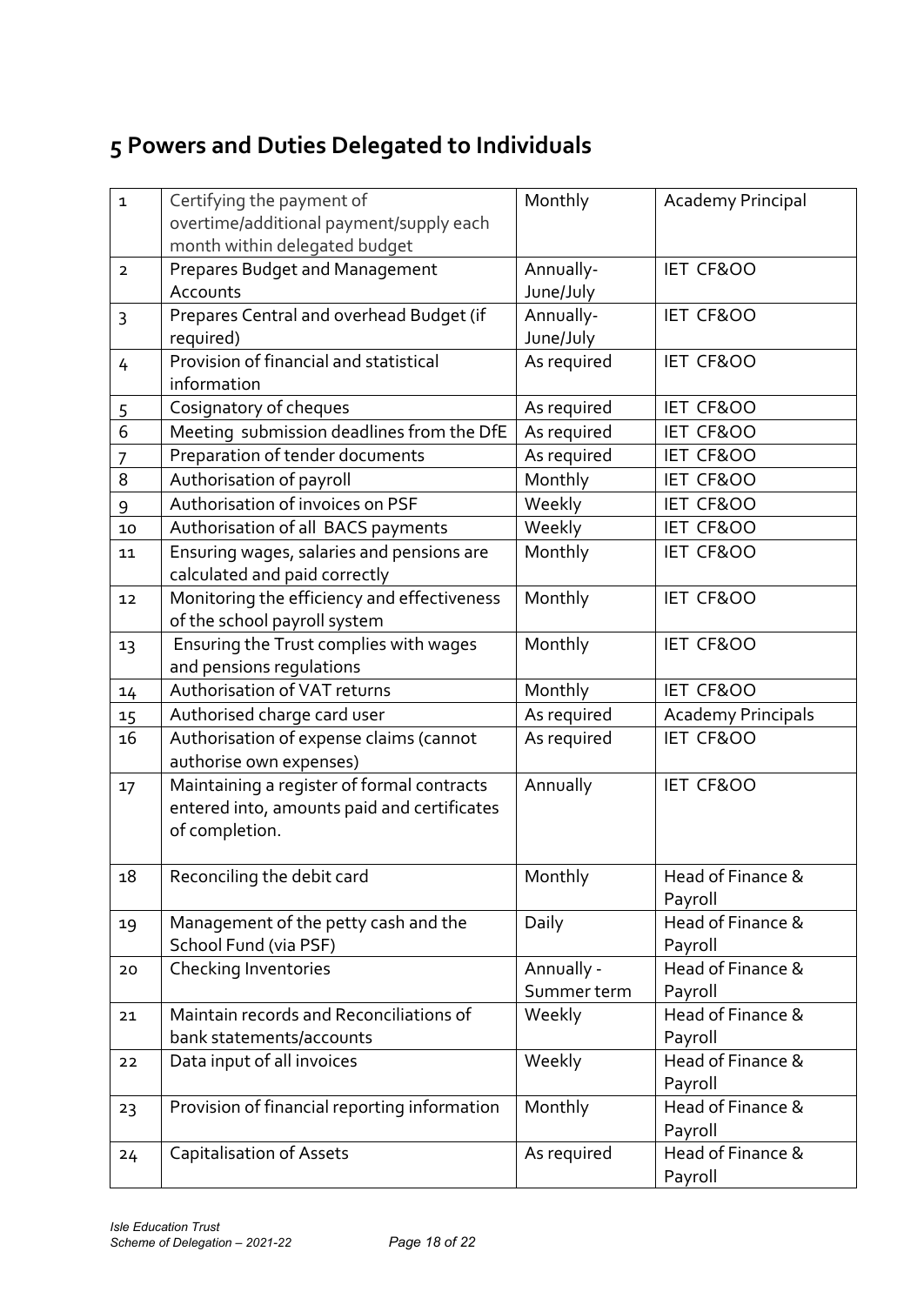| 25 | Ensure Best Value is obtained             | Ongoing     | Head of Finance & |
|----|-------------------------------------------|-------------|-------------------|
|    |                                           |             | Payroll           |
| 26 | Authorised to invoice, receipt and bank   | Weekly      | Head of Finance & |
|    | income                                    |             | Payroll           |
| 27 | Preparation of monthly management         | Monthly     | Head of Finance & |
|    | accounts                                  |             | Payroll           |
| 28 | Prepare and submit monthly VAT returns    | Monthly     | Head of Finance & |
|    |                                           |             | Payroll           |
| 29 | Management of journals                    | As required | Head of Finance & |
|    |                                           |             | Payroll           |
| 30 | Purchasing - Authorised to create vendors | As required | Head of Finance & |
|    | on accounting system                      |             | Payroll           |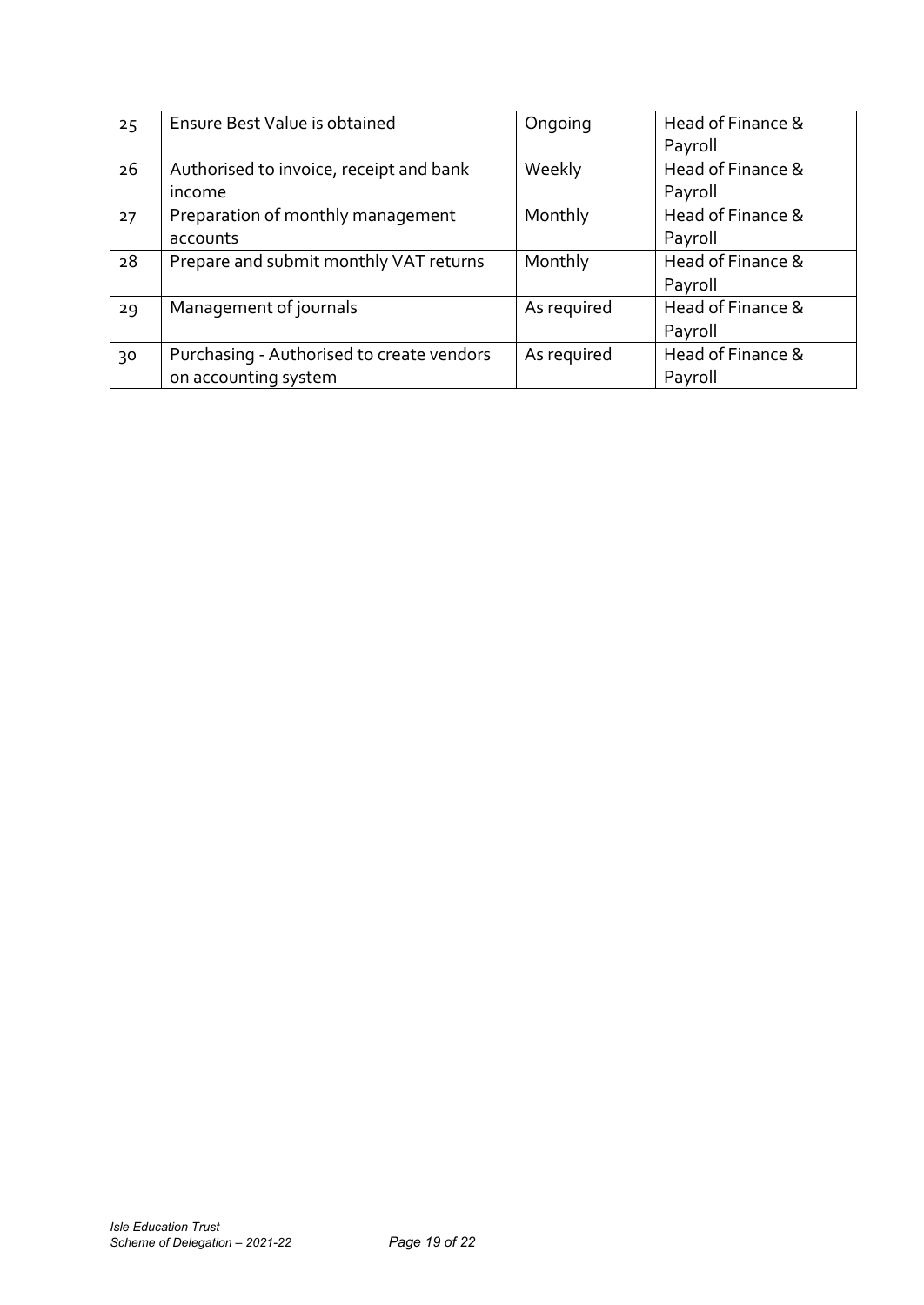## **6 Summary of Financial Authorisation Levels**

| <b>Delegated Duty</b>                                                                     | Value*                                                          | <b>Delegated Authority</b>                                                                                                             | Method                                                                                                                                            |
|-------------------------------------------------------------------------------------------|-----------------------------------------------------------------|----------------------------------------------------------------------------------------------------------------------------------------|---------------------------------------------------------------------------------------------------------------------------------------------------|
| Purchasing (assuming<br><b>Budget has been</b><br>confirmed and is<br>available)          | Up to £2 500                                                    | Budget Holder - in line with<br>delegated budget                                                                                       | Selection from<br>preferred supplier list<br>unless agreed<br>otherwise.<br>In certain<br>circumstances one<br>quote may be<br>obtained for items |
|                                                                                           | £2501 to £10,000                                                | Academy Principal / CFO                                                                                                                | $<$ $E$ 2500<br>3 quotes should be<br>obtained wherever<br>possible.                                                                              |
|                                                                                           | £10,001 to £50,000                                              | <b>CEO</b>                                                                                                                             | Minimum of 3 written<br>estimates/ quotes                                                                                                         |
|                                                                                           | Over £50,001                                                    | <b>IET Board</b>                                                                                                                       | £50 001-£100 000 -<br>Four written quotes<br>£100 001+ Formal<br>tendering process,<br>including advertising                                      |
|                                                                                           | Authority to accept<br>other than lowest<br>quotation or tender | <b>IET Board</b>                                                                                                                       | in OJEU if required                                                                                                                               |
|                                                                                           |                                                                 | *Exceptions : exam costs, utilities, supply costs, ICT equipment, ongoing SLAs                                                         |                                                                                                                                                   |
| Signatories for<br>cheques, BACS<br>payment<br>authorisations and<br>other bank transfers | Any                                                             | Two signatories from:<br><b>IET CF&amp;OO</b><br>$\bullet$<br>Head of Finance & Payroll<br>٠<br><b>Academy Principals</b><br>$\bullet$ |                                                                                                                                                   |
| Signatories for ESFA<br>grant claims and ESFA<br>returns                                  | Any                                                             | <b>IET Board member</b>                                                                                                                |                                                                                                                                                   |
| Virement of budget<br>provision between<br>budget heads                                   | Up to £10,000 with<br>no impact on overall<br>budget            | Academy Principal in<br>conjunction with IET CF&OO                                                                                     |                                                                                                                                                   |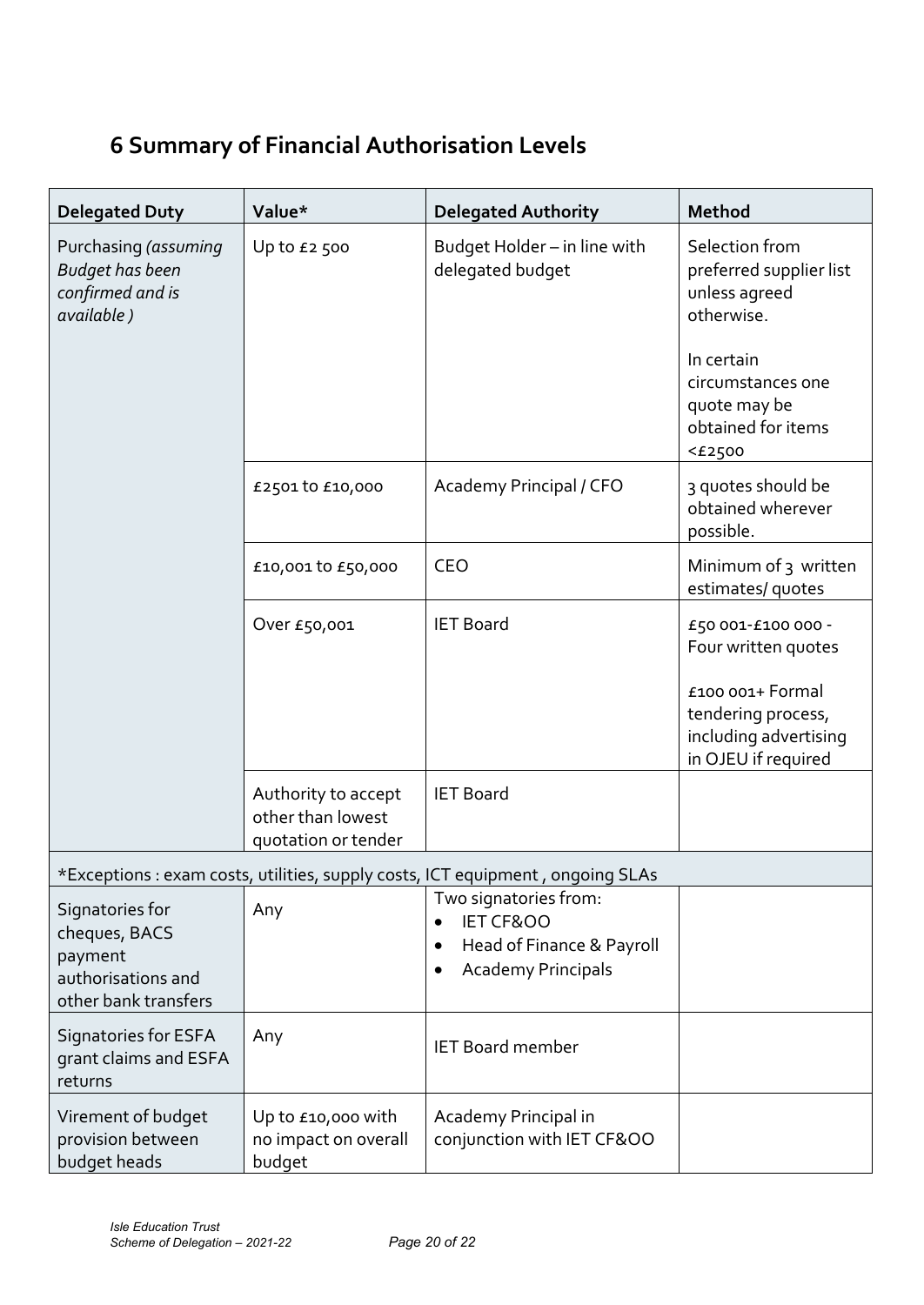|                                                                                          | Over £10,000 with no<br>impact on overall<br>budget | Principal in conjunction with<br>IET CF&OO with reporting to<br>/CEO and IET Board                                 |  |
|------------------------------------------------------------------------------------------|-----------------------------------------------------|--------------------------------------------------------------------------------------------------------------------|--|
| Disposal of assets                                                                       | Up to $E_5$ ,000                                    | Academy Principal                                                                                                  |  |
|                                                                                          | £5,001 to £20,000                                   | <b>CEO</b>                                                                                                         |  |
|                                                                                          | Over £20,000                                        | IET Board, plus ESFA approval<br>required for disposal of assets<br>funded with more than<br>£20,000 of ESFA grant |  |
| Write-off of bad debts                                                                   | Up to $£1,000$                                      | IET CF&OO                                                                                                          |  |
|                                                                                          | £1,001 to £10,000                                   | <b>IET Board</b>                                                                                                   |  |
|                                                                                          | Over £10,000                                        | IET Board plus ESFA approval                                                                                       |  |
| Purchase or sale of any<br>freehold property                                             | Any                                                 | ESFA approval required                                                                                             |  |
| Granting or take up of<br>any leasehold or<br>tenancy agreement<br>exceeding three years | Any                                                 | ESFA approval required                                                                                             |  |